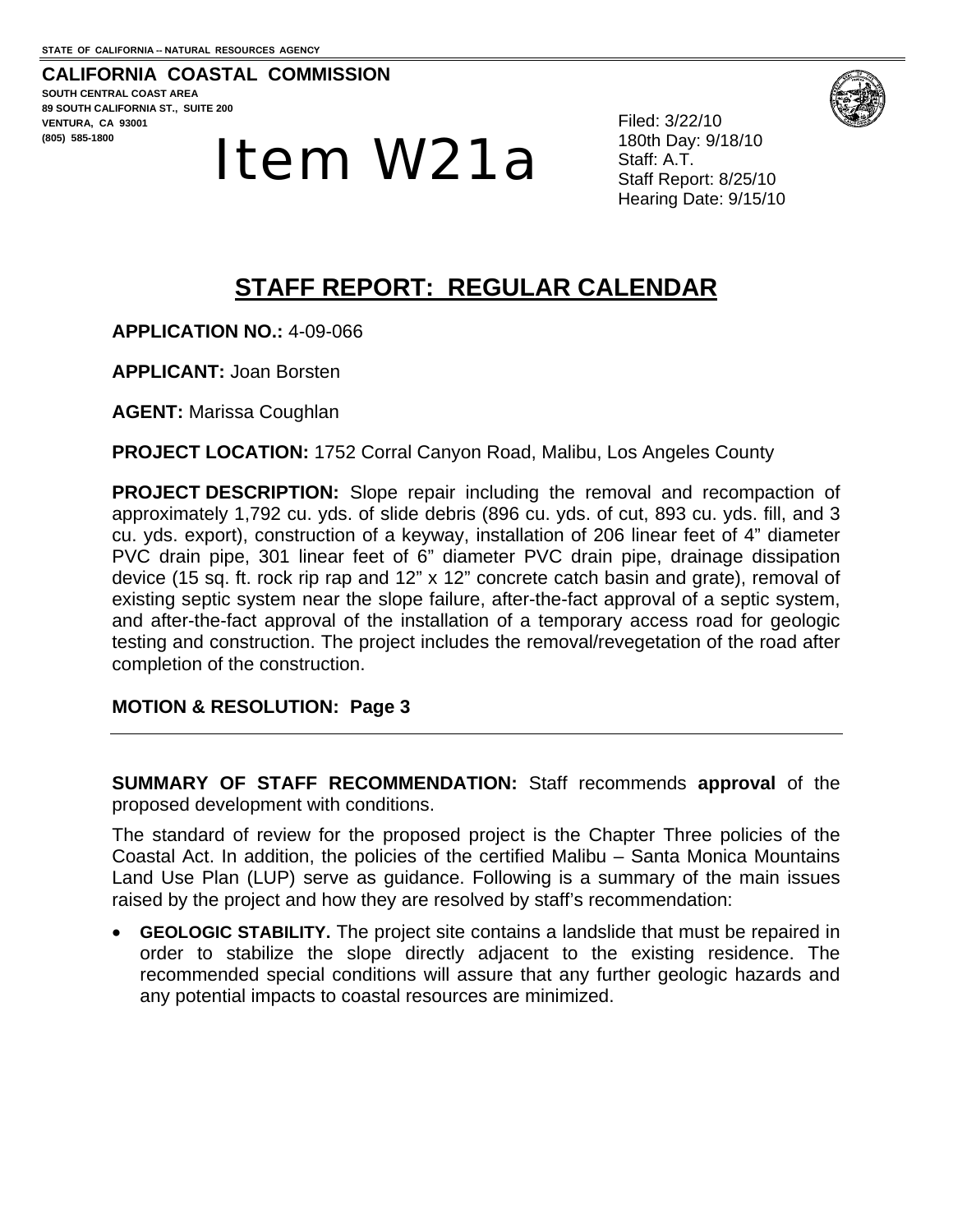# **Table of Contents**

| I.                                     |                                                                                                                                                                                                 |  |
|----------------------------------------|-------------------------------------------------------------------------------------------------------------------------------------------------------------------------------------------------|--|
| Ш.                                     |                                                                                                                                                                                                 |  |
| Ш.                                     |                                                                                                                                                                                                 |  |
|                                        | Plans Conforming to Geotechnical Engineer's Recommendations 4<br>1.<br>2.<br>Interim Erosion Control Plans and Construction Responsibilities  4<br>3.<br>4.<br>5.<br>6.<br>7 <sub>1</sub><br>8. |  |
| IV.                                    |                                                                                                                                                                                                 |  |
| Α.<br>B.<br>C.<br>D.<br>Е.<br>F.<br>G. |                                                                                                                                                                                                 |  |

# **EXHIBITS**

- Exhibit 1. Vicinity Map
- Exhibit 2. Parcel Map
- Exhibit 3. Site Plan/Grading Plan
- Exhibit 4. Site Plan showing new septic
- Exhibit 5. Temporary Access Road Plan
- Exhibit 6. Cross-section

**LOCAL APPROVALS RECEIVED:** County of Los Angeles Department of Regional Planning, Approval in Concept, dated 8/14/07; County of Los Angeles Environmental Health Services, Sewage Disposal System Conceptual Approval, dated 5/29/07.; County of Los Angeles Department of Public Works, Geotechnical and Materials Engineering Division, Geologic Review Sheet, dated 2/18/09.

**SUBSTANTIVE FILE DOCUMENTS:** Certified Malibu/Santa Monica Mountains Land Use Plan; "Report of Update Engineering Geologic Study: Proposed Slope Repair/Restoration," prepared by Mountain Geology, Inc., dated February 11, 2008; "Engineering Geologic Memorandum: Proposed Slope Repair/Restoration," prepared by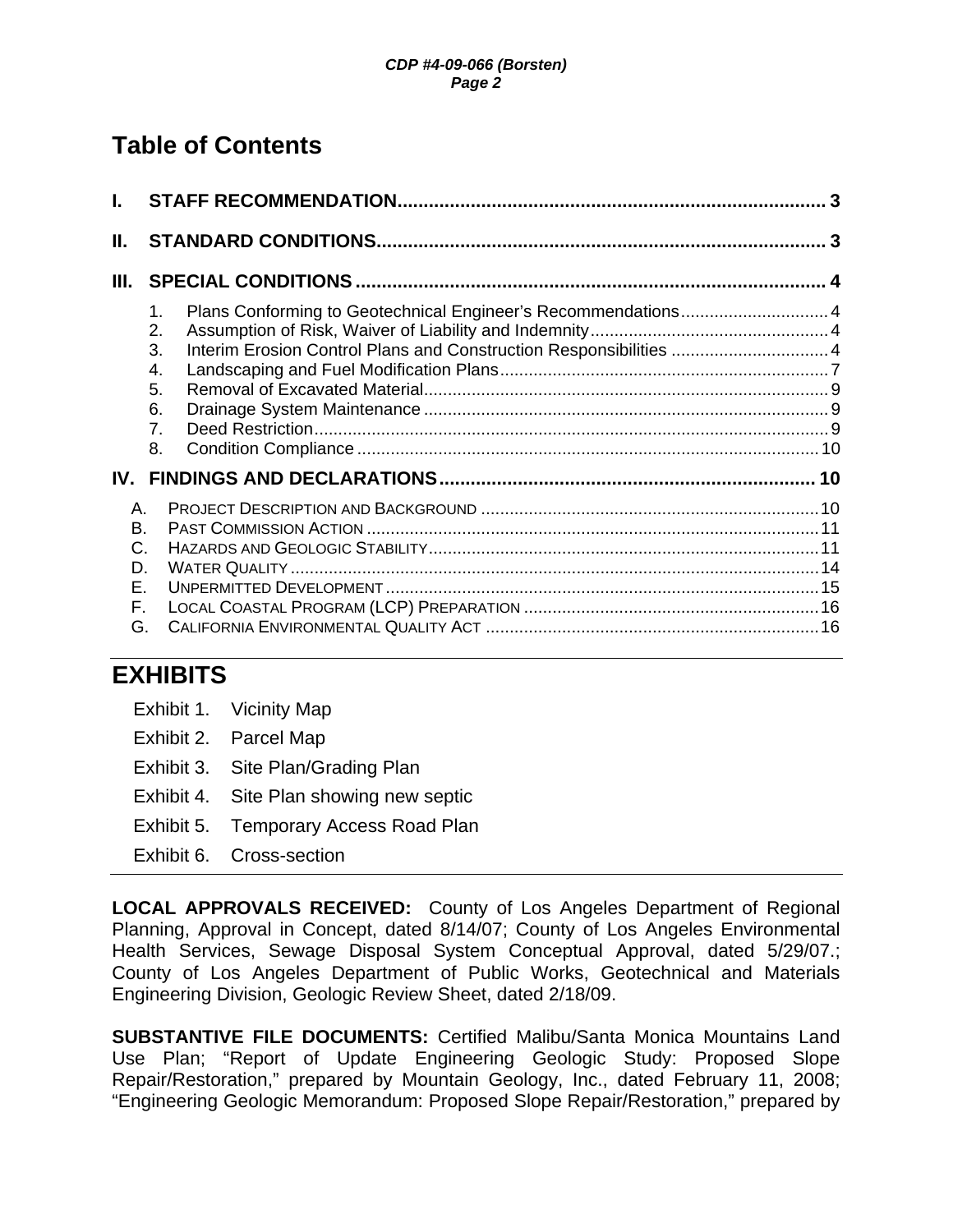Mountain Geology, Inc., dated January 15, 2009; Coastal Development Permit No. 5- 90-097 (Naylor).

# **I. STAFF RECOMMENDATION**

The staff recommends that the Commission adopt the following resolution:

### **MOTION:** *I move that the Commission approve Coastal Development Permit No. 4-09-066 pursuant to the staff recommendation.*

### **STAFF RECOMMENDATION OF APPROVAL:**

Staff recommends a **YES** vote. Passage of this motion will result in approval of the permit as conditioned and adoption of the following resolution and findings. The motion passes only by affirmative vote of a majority of the Commissioners present.

## **RESOLUTION TO APPROVE THE PERMIT:**

The Commission hereby approves a coastal development permit for the proposed development and adopts the findings set forth below on grounds that the development as conditioned will be in conformity with the policies of Chapter 3 of the Coastal Act and will not prejudice the ability of the local government having jurisdiction over the area to prepare a Local Coastal Program conforming to the provisions of Chapter 3. Approval of the permit complies with the California Environmental Quality Act because either 1) feasible mitigation measures and/or alternatives have been incorporated to substantially lessen any significant adverse effects of the development on the environment, or 2) there are no further feasible mitigation measures or alternatives that would substantially lessen any significant adverse impacts of the development on the environment.

# **II. STANDARD CONDITIONS**

**1. Notice of Receipt and Acknowledgment.** The permit is not valid and development shall not commence until a copy of the permit, signed by the permittee or authorized agent, acknowledging receipt of the permit and acceptance of the terms and conditions, is returned to the Commission office.

**2. Expiration.** If development has not commenced, the permit will expire two years from the date on which the Commission voted on the application. Development shall be pursued in a diligent manner and completed in a reasonable period of time. Application for extension of the permit must be made prior to the expiration date.

**3. Interpretation.** Any questions of intent or interpretation of any condition will be resolved by the Executive Director or the Commission.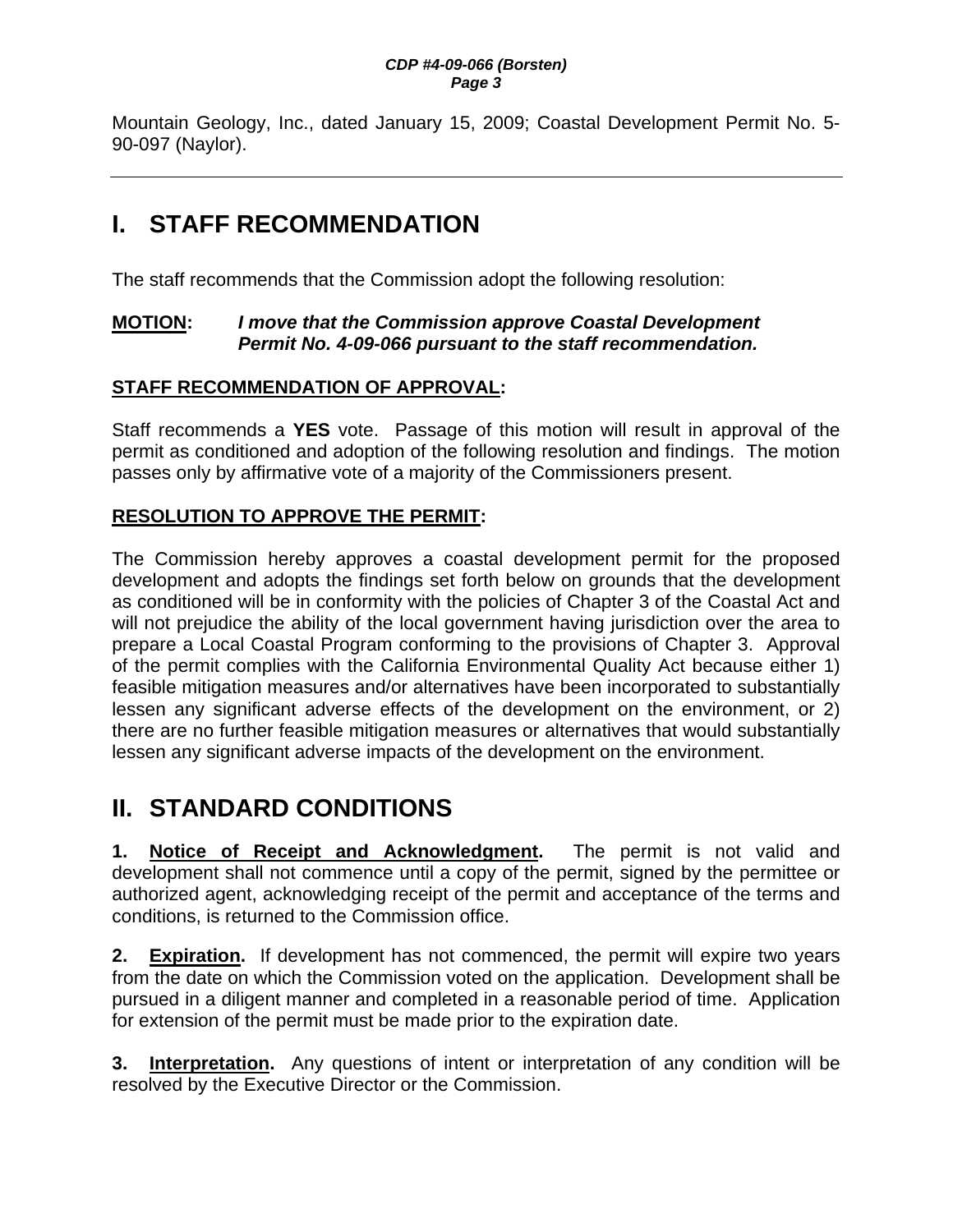**4. Assignment.** The permit may be assigned to any qualified person, provided assignee files with the Commission an affidavit accepting all terms and conditions of the permit.

**5. Terms and Conditions Run with the Land.** These terms and conditions shall be perpetual, and it is the intention of the Commission and the permittee to bind all future owners and possessors of the subject property to the terms and conditions.

# **III. SPECIAL CONDITIONS**

### **1. Plans Conforming to Geotechnical Engineer's Recommendations**

By acceptance of this permit, the applicant agrees to comply with the recommendations contained in all of the geology, geotechnical, and/or soils reports referenced as Substantive File Documents. These recommendations, including recommendations concerning foundations, sewage disposal, and drainage, shall be incorporated into all final design and construction plans, which must be reviewed and approved by the consultant prior to commencement of development.

The final plans approved by the consultant shall be in substantial conformance with the plans approved by the Commission relative to construction, grading, and drainage. Any substantial changes in the proposed development approved by the Commission that may be required by the consultant shall require amendment(s) to the permit(s) or new Coastal Development Permit(s).

### **2. Assumption of Risk, Waiver of Liability and Indemnity**

By acceptance of this permit, the applicant acknowledges and agrees (i) that the site may be subject to hazards from wildfire and erosion; (ii) to assume the risks to the applicant and the property that is the subject of this permit of injury and damage from such hazards in connection with this permitted development; (iii) to unconditionally waive any claim of damage or liability against the Commission, its officers, agents, and employees for injury or damage from such hazards; and (iv) to indemnify and hold harmless the Commission, its officers, agents, and employees with respect to the Commission's approval of the project against any and all liability, claims, demands, damages, costs (including costs and fees incurred in defense of such claims), expenses, and amounts paid in settlement arising from any injury or damage due to such hazards.

### **3. Interim Erosion Control Plans and Construction Responsibilities**

A. *Prior to the issuance of the Coastal Development Permit*, the applicant shall submit to the Executive Director an Interim Erosion Control and Construction Best Management Practices plan, prepared by licensed civil engineer or qualified water quality professional. The consulting civil engineer/water quality professional shall certify in writing that the Interim Erosion Control and Construction Best Management Practices (BMPs) plan is in conformance with the following requirements: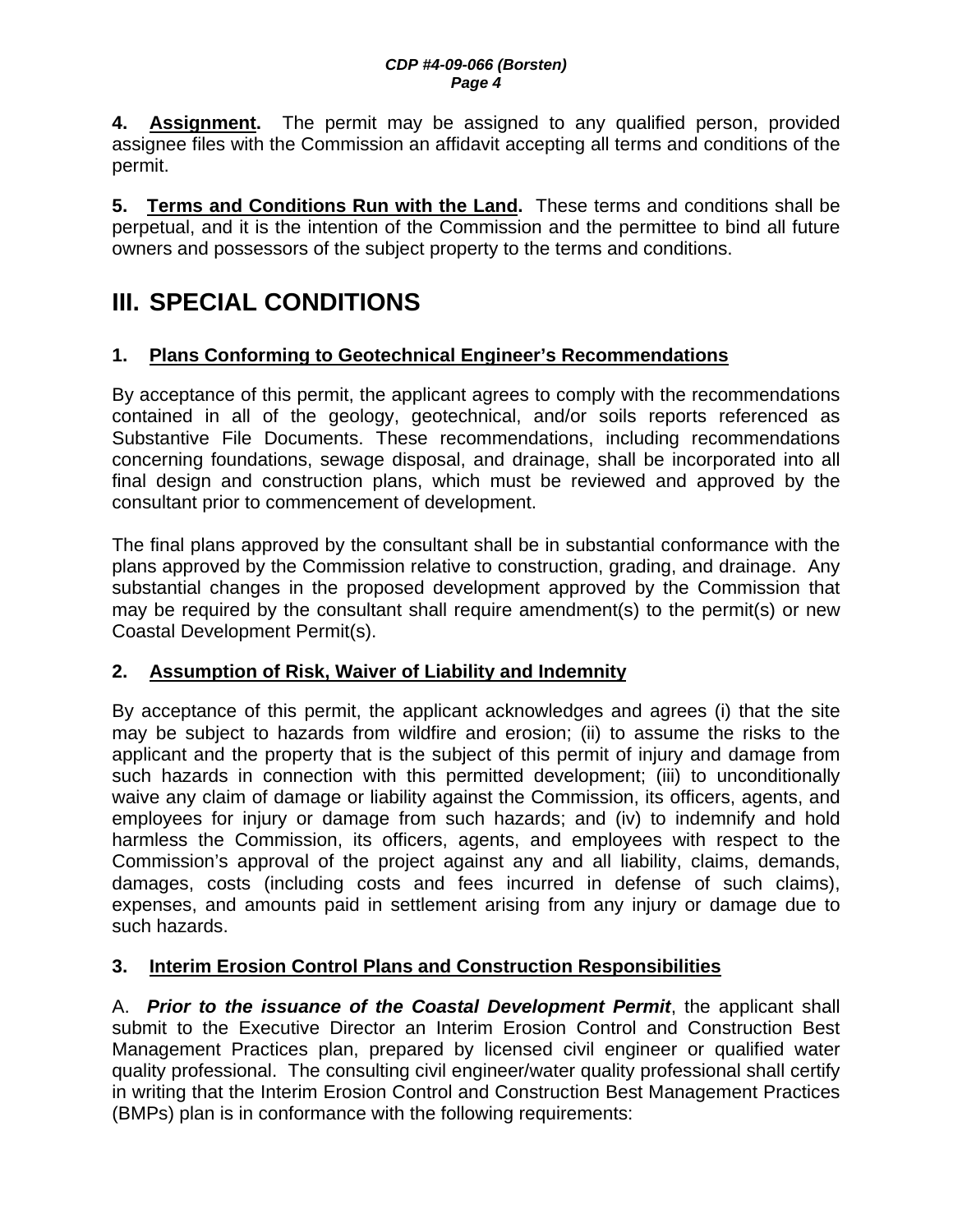- 1. Erosion Control Plan
- (a) The plan shall delineate the areas to be disturbed by grading or construction activities and shall include any temporary access roads, staging areas and stockpile areas. The natural areas on the site shall be clearly delineated on the plan and on-site with fencing or survey flags.
- (b) Include a narrative report describing all temporary run-off and erosion control measures to be used during construction.
- (c) The plan shall identify and delineate on a site or grading plan the locations of all temporary erosion control measures.
- (d) The plan shall specify that grading shall take place only during the dry season (April 1 – October 31). This period may be extended for a limited period of time if the situation warrants such a limited extension, if approved by the Executive Director. The applicant shall install or construct temporary sediment basins (including debris basins, desilting basins, or silt traps), temporary drains and swales, sand bag barriers, silt fencing, and shall stabilize any stockpiled fill with geofabric covers or other appropriate cover, install geotextiles or mats on all cut or fill slopes, and close and stabilize open trenches as soon as possible.
- (e) The erosion control measures shall be required on the project site prior to or concurrent with the initial grading operations and maintained throughout the development process to minimize erosion and sediment from runoff waters during construction. All sediment should be retained on-site, unless removed to an appropriate, approved dumping location either outside of the coastal zone or within the coastal zone to a site permitted to receive fill.
- (f) The plan shall also include temporary erosion control measures should grading or site preparation cease for a period of more than 30 days, including but not limited to: stabilization of all stockpiled fill, access roads, disturbed soils and cut and fill slopes with geotextiles and/or mats, sand bag barriers, silt fencing; temporary drains and swales and sediment basins. The plans shall also specify that all disturbed areas shall be seeded with native grass species and include the technical specifications for seeding the disturbed areas. These temporary erosion control measures shall be monitored and maintained until grading or construction operations resume.
- 2. Construction Best Management Practices
- (a) No demolition or construction materials, debris, or waste shall be placed or stored where it may enter sensitive habitat, receiving waters or a storm drain, or be subject to wave, wind, rain, or tidal erosion and dispersion.
- (b) No demolition or construction equipment, materials, or activity shall be placed in or occur in any location that would result in impacts to environmentally sensitive habitat areas, streams, wetlands or their buffers.
- (c) Any and all debris resulting from demolition or construction activities shall be removed from the project site within 24 hours of completion of the project.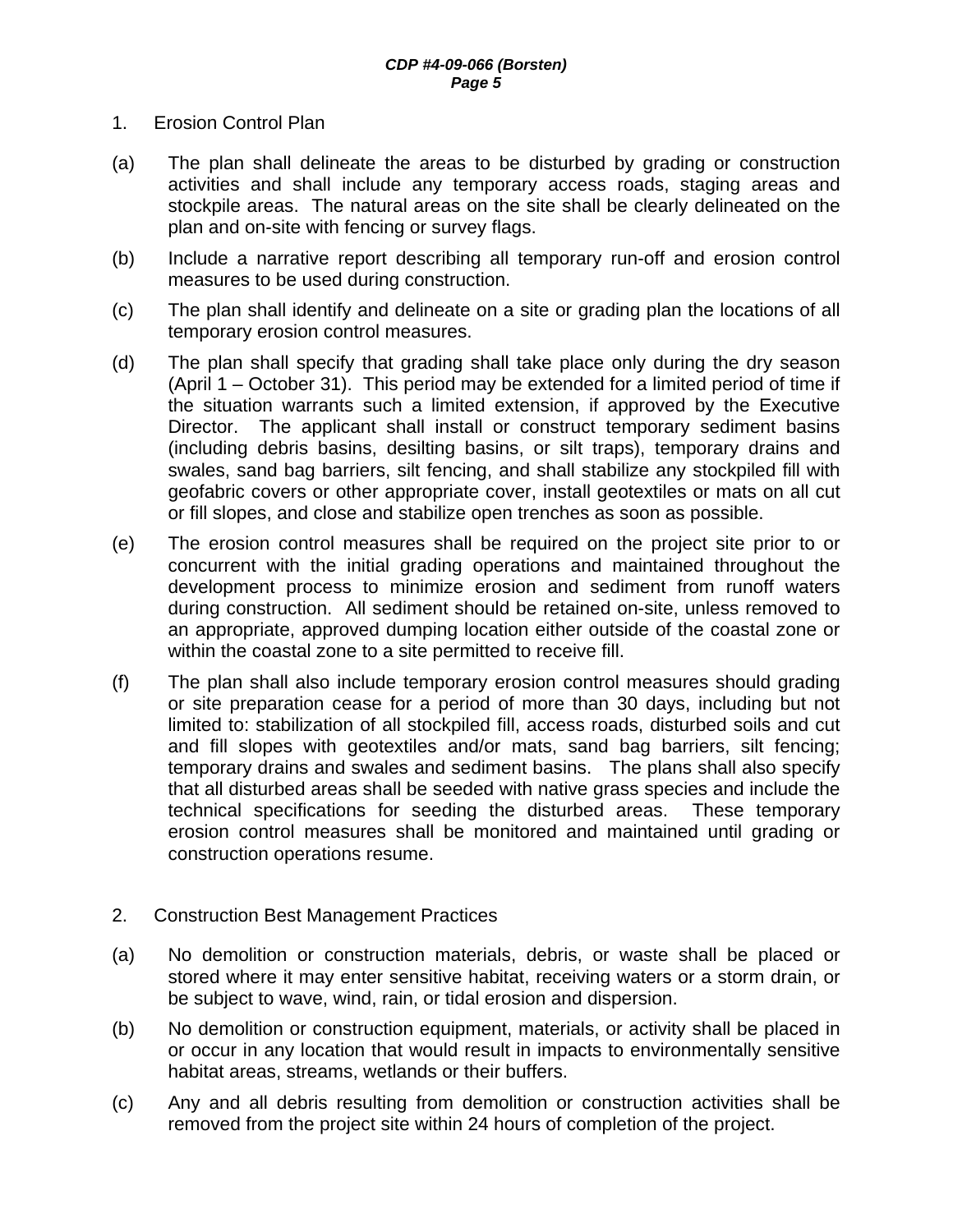- (d) Demolition or construction debris and sediment shall be removed from work areas each day that demolition or construction occurs to prevent the accumulation of sediment and other debris that may be discharged into coastal waters.
- (e) All trash and debris shall be disposed in the proper trash and recycling receptacles at the end of every construction day.
- (f) The applicant shall provide adequate disposal facilities for solid waste, including excess concrete, produced during demolition or construction.
- (g) Debris shall be disposed of at a legal disposal site or recycled at a recycling facility. If the disposal site is located in the coastal zone, a coastal development permit or an amendment to this permit shall be required before disposal can take place unless the Executive Director determines that no amendment or new permit is legally required.
- (h) All stock piles and construction materials shall be covered, enclosed on all sides, shall be located as far away as possible from drain inlets and any waterway, and shall not be stored in contact with the soil.
- (i) Machinery and equipment shall be maintained and washed in confined areas specifically designed to control runoff. Thinners or solvents shall not be discharged into sanitary or storm sewer systems.
- (j) The discharge of any hazardous materials into any receiving waters shall be prohibited.
- (k) Spill prevention and control measures shall be implemented to ensure the proper handling and storage of petroleum products and other construction materials. Measures shall include a designated fueling and vehicle maintenance area with appropriate berms and protection to prevent any spillage of gasoline or related petroleum products or contact with runoff. The area shall be located as far away from the receiving waters and storm drain inlets as possible.
- (l) Best Management Practices (BMPs) and Good Housekeeping Practices (GHPs) designed to prevent spillage and/or runoff of demolition or construction-related materials, and to contain sediment or contaminants associated with demolition or construction activity, shall be implemented prior to the on-set of such activity
- (m) All BMPs shall be maintained in a functional condition throughout the duration of construction activity.

B. The final Interim Erosion Control and Construction Best Management Practices plan shall be in conformance with the site/ development plans approved by the Coastal Commission. Any changes to the Coastal Commission approved site/development plans required by the consulting civil engineer/water quality professional shall be reported to the Executive Director. No changes to the Coastal Commission approved final site/development plans shall occur without an amendment to the coastal development permit, unless the Executive Director determines that no amendment is required.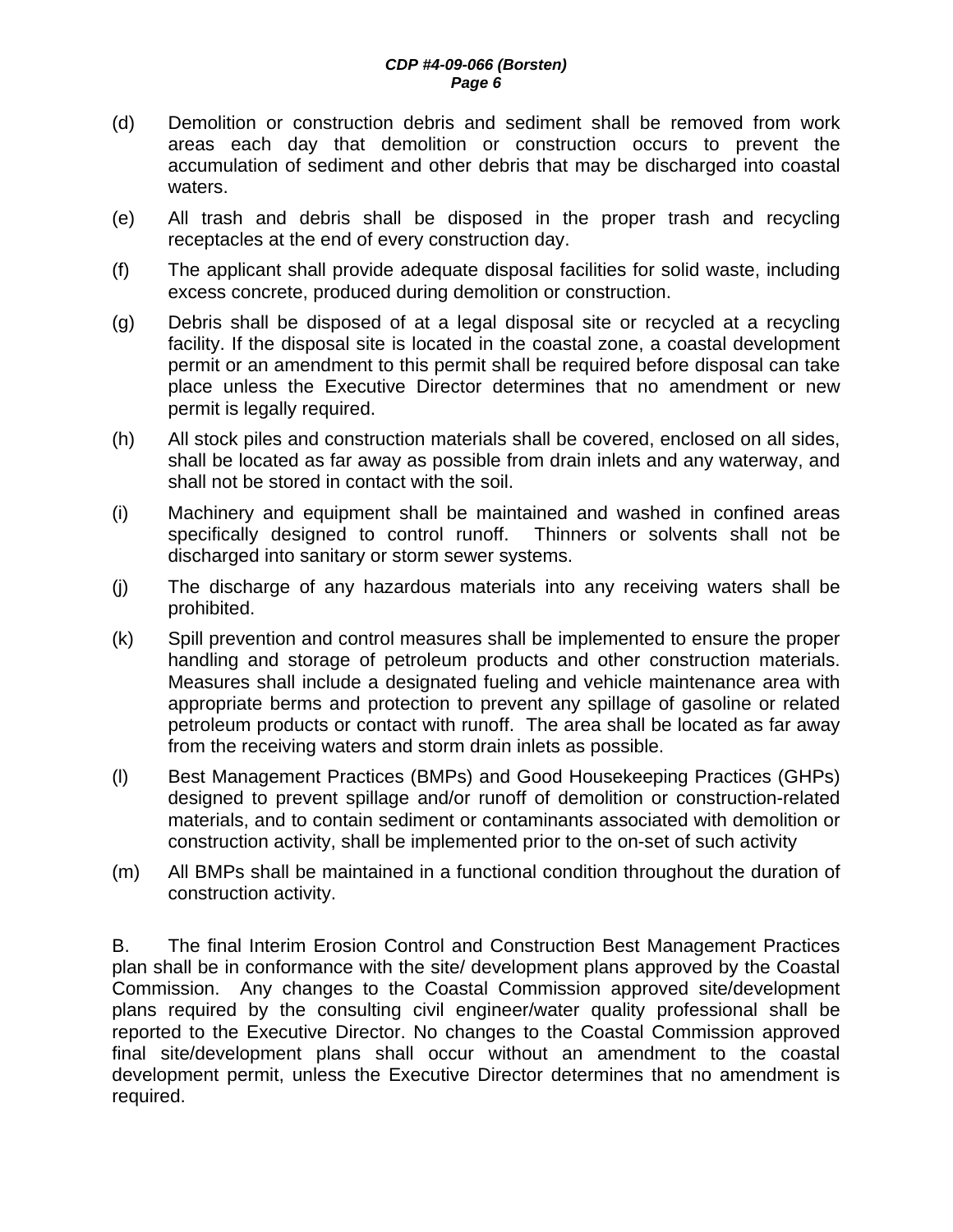#### **4. Landscaping and Fuel Modification Plans**

**Prior to issuance of the Coastal Development Permit**, the applicant shall submit two sets of landscaping and fuel modification plans, prepared by a licensed landscape architect or a qualified resource specialist. The landscaping and erosion control plans shall be reviewed and approved by the consulting engineering geologist to ensure that the plans are in conformance with the consultants' recommendations. The consulting landscape architect or qualified landscape professional shall certify in writing that the final Landscape and Fuel Modification plans are in conformance with the following requirements:

#### **A) Landscaping Plan**

- (1) All graded & disturbed areas on the subject site, including the temporary access road, shall be planted and maintained for erosion control purposes within thirty (30) days after the completion of the approved slope repair. To minimize the need for irrigation all landscaping shall consist primarily of native/drought resistant plants, as listed by the California Native Plant Society, Santa Monica Mountains Chapter, in their document entitled Recommended List of Plants for Landscaping in the Santa Monica Mountains, dated February 5, 1996, revised 2007. All native plant species shall be of local genetic stock. No plant species listed as problematic and/or invasive by the California Native Plant Society (http://www.CNPS.org/), the California Invasive Plant Council (formerly the California Exotic Pest Plant Council) (http://www.cal-ipc.org/), or as may be identified from time to time by the State of California shall be employed or allowed to naturalize or persist on the site. No plant species listed as a "noxious weed" by the State of California or the U.S. Federal Government shall be utilized within the property.
- (2) All cut and fill slopes shall be stabilized with planting at the completion of final grading. Planting should be of native plant species indigenous to the Santa Monica Mountains using accepted planting procedures, consistent with fire safety requirements. All native plant species shall be of local genetic stock. Such planting shall be adequate to provide 90 percent coverage within two (2) years, and this requirement shall apply to all disturbed soils;
- (3) Plantings will be maintained in good growing condition throughout the life of the project and, whenever necessary, shall be replaced with new plant materials to ensure continued compliance with applicable landscape requirements;
- (4) Rodenticides containing any anticoagulant compounds (including, but not limited to, Warfarin, Brodifacoum, Bromadiolone or Diphacinone) shall not be used.

#### **B) Fuel Modification Plans**

Vegetation within 20 feet of the proposed house may be removed to mineral earth, vegetation within a 200-foot radius of the main structure may be selectively thinned in order to reduce fire hazard. However, such thinning shall only occur in accordance with an approved long-term fuel modification plan submitted pursuant to this special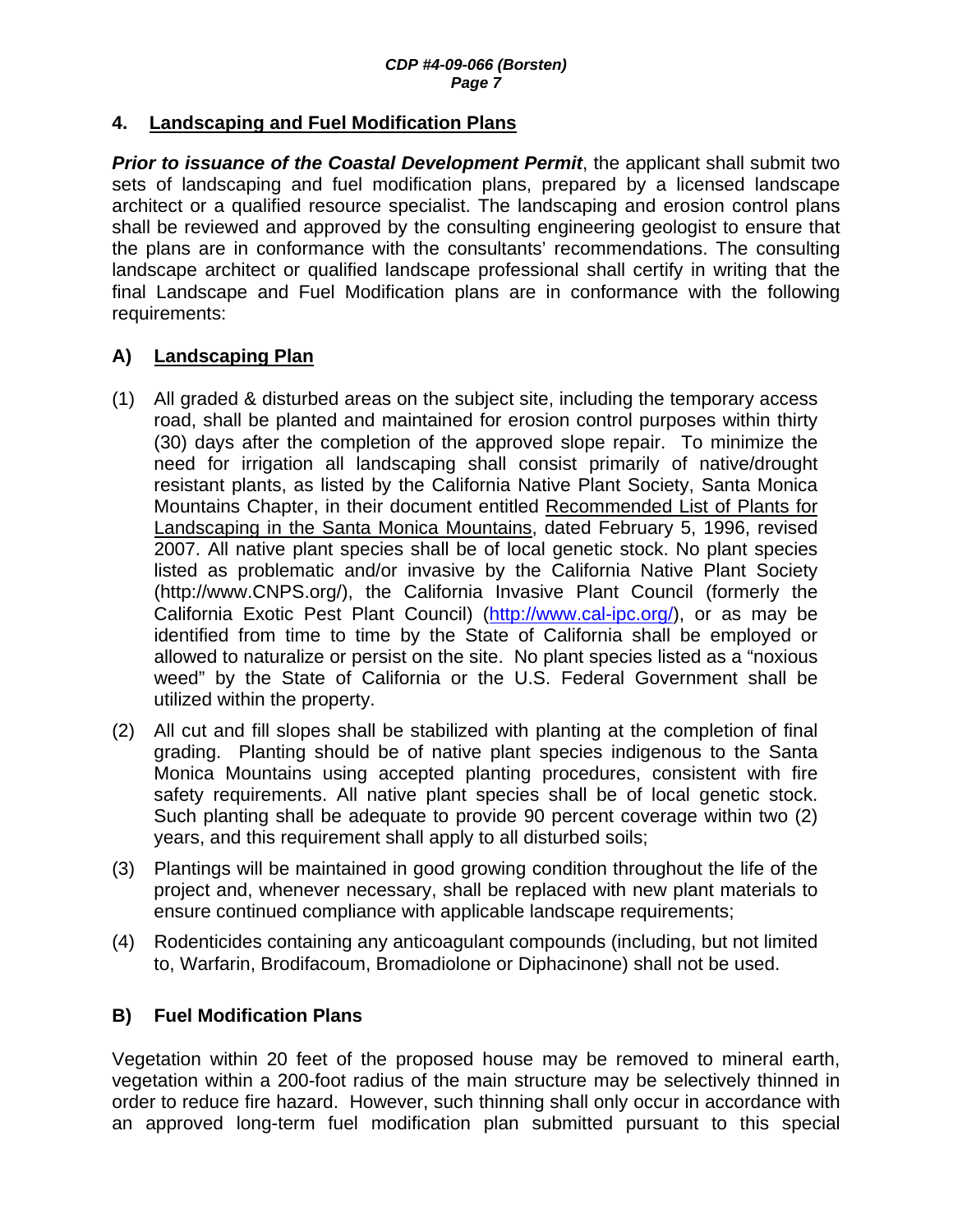condition. The fuel modification plan shall include details regarding the types, sizes and location of plant materials to be removed, and how often thinning is to occur. In addition, the applicant shall submit evidence that the fuel modification plan has been reviewed and approved by the Forestry Department of Los Angeles County. Irrigated lawn, turf and ground cover planted within the twenty foot radius of the proposed house shall be selected from the most drought tolerant species or subspecies, or varieties suited to the Mediterranean climate of the Santa Monica Mountains.

### **C) Conformance with Coastal Commission Approved Site/Development Plans**

The Permittee shall undertake development in accordance with the final Landscape and Fuel Modification Plans. The final Landscape and Fuel Modification Plans shall be in conformance with the site/development plans approved by the Coastal Commission. Any changes to the Coastal Commission approved site/development plans shall be reported to the Executive Director. No changes to the Coastal Commission approved final site/development plans shall occur without an amendment to the coastal development permit, unless the Executive Director determines that no amendment is legally required.

### **D) Monitoring**

Three years from the date of the receipt of the Certificate of Occupancy for the residence the applicant shall submit to the Executive Director, a landscape monitoring report, prepared by a licensed Landscape Architect or qualified Resource Specialist, that certifies the on-site landscaping is in conformance with the landscape plan approved pursuant to this Special Condition. The monitoring report shall include photographic documentation of plant species and plant coverage.

If the landscape monitoring report indicates the landscaping is not in conformance with or has failed to meet the requirements specified in this condition, the applicant, or successors in interest, shall submit, within 30 days of the date of the monitoring report, a revised or supplemental landscape plan, certified by a licensed Landscape Architect or a qualified Resource Specialist, that specifies additional or supplemental landscaping measures to remediate those portions of the original plan that have failed or are not in conformance with the original approved plan. This remedial landscaping plan shall be implemented within 30 days of the date of the final supplemental landscaping plan and remedial measures shall be repeated as necessary to meet the requirements of this condition.

The approved structures shall be colored with only the colors and window materials authorized pursuant to this special condition. Alternative colors or materials for future repainting or resurfacing or new windows may only be applied to the structures authorized by this Coastal Development Permit if such changes are specifically authorized by the Executive Director as complying with this special condition.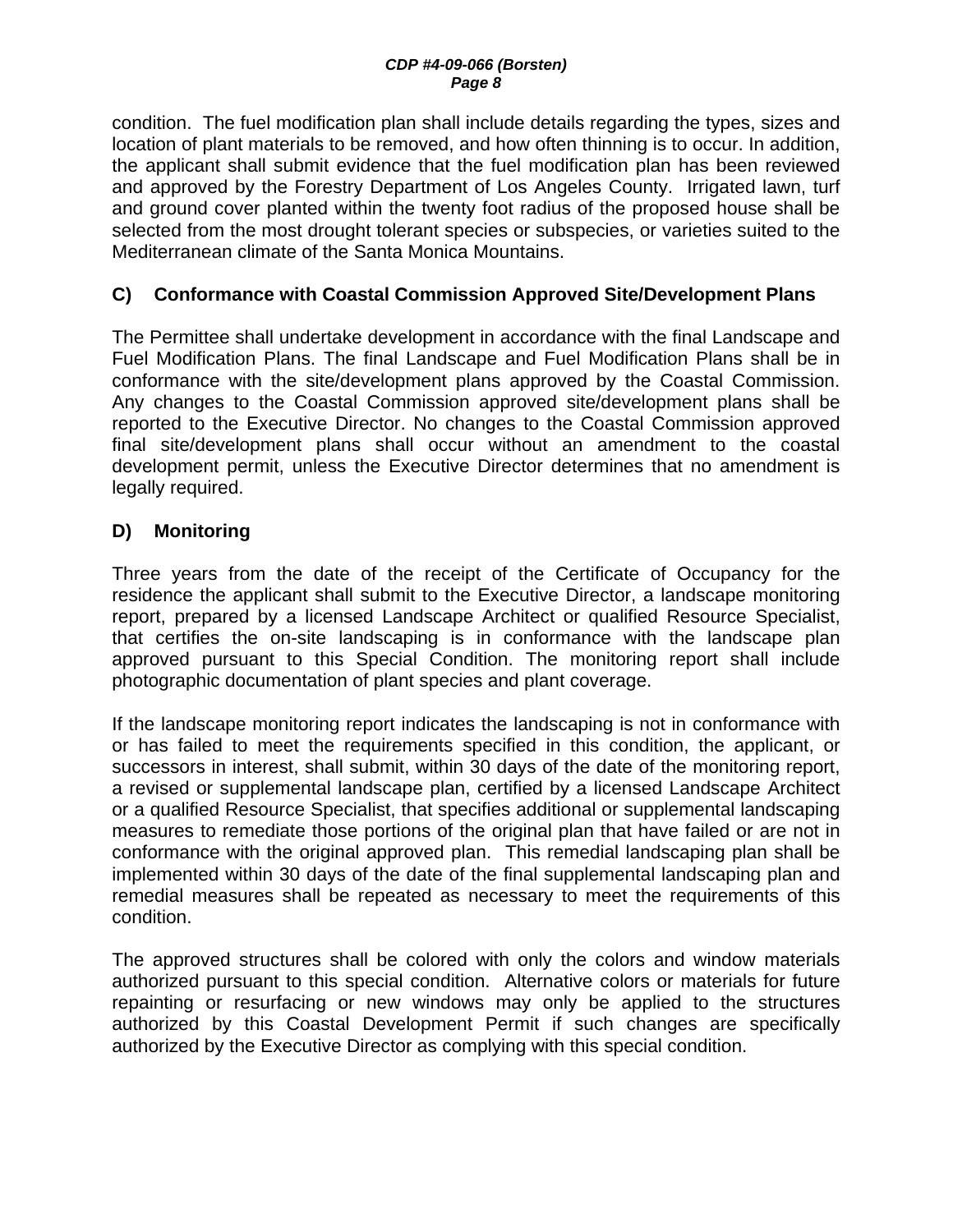#### **5. Removal of Excavated Material**

**Prior to issuance of the Coastal Development Permit**, the applicant shall provide evidence to the Executive Director of the location of the disposal site for all excess excavated material from the site. If the disposal site is located in the Coastal Zone, the disposal site must have a valid coastal development permit for the disposal of fill material. If the disposal site does not have a coastal permit, such a permit will be required prior to the disposal of material.

#### **6. Drainage System Maintenance**

**Prior to the issuance of the Coastal Development Permit**, the applicant shall submit to the Executive Director for review and written approval, a final drainage system maintenance plan. The plan shall be reviewed and approved by the consulting engineering geologist to ensure that the plan is in conformance with the geologist's recommendations.

The plan shall include provisions for maintaining the drainage system in a functional condition throughout the life of the approved development. Such maintenance shall include the following: (1) the system shall be cleaned and repaired when necessary prior to the onset of the storm season, no later than September  $30<sup>th</sup>$  of each year and (2) should any of the project's drainage structures fail or result in increased erosion, the applicant/landowner or successor-in-interest shall be responsible for any necessary repairs to the drainage system and restoration of the eroded area. Should repairs or restoration become necessary, prior to the commencement of such repair or restoration work, the applicant shall submit a repair and restoration plan to the Executive Director to determine if an amendment or new coastal development permit is required to authorize such work.

The permittee shall undertake development in accordance with the approved final plans. Any proposed changes to the approved final plans shall be reported to the Executive Director. No changes to the approved final plans shall occur without a Commission amendment to this coastal development permit unless the Executive Director determines that no amendment is legally required.

### **7. Deed Restriction**

*Prior to issuance of the Coastal Development Permit*, the applicant shall submit to the Executive Director for review and approval documentation demonstrating that the applicant has executed and recorded against the parcel(s) governed by this permit a deed restriction, in a form and content acceptable to the Executive Director: (1) indicating that, pursuant to this permit, the California Coastal Commission has authorized development on the subject property, subject to terms and conditions that restrict the use and enjoyment of that property; and (2) imposing the Special Conditions of this permit as covenants, conditions and restrictions on the use and enjoyment of the Property. The deed restriction shall include a legal description of the entire parcel or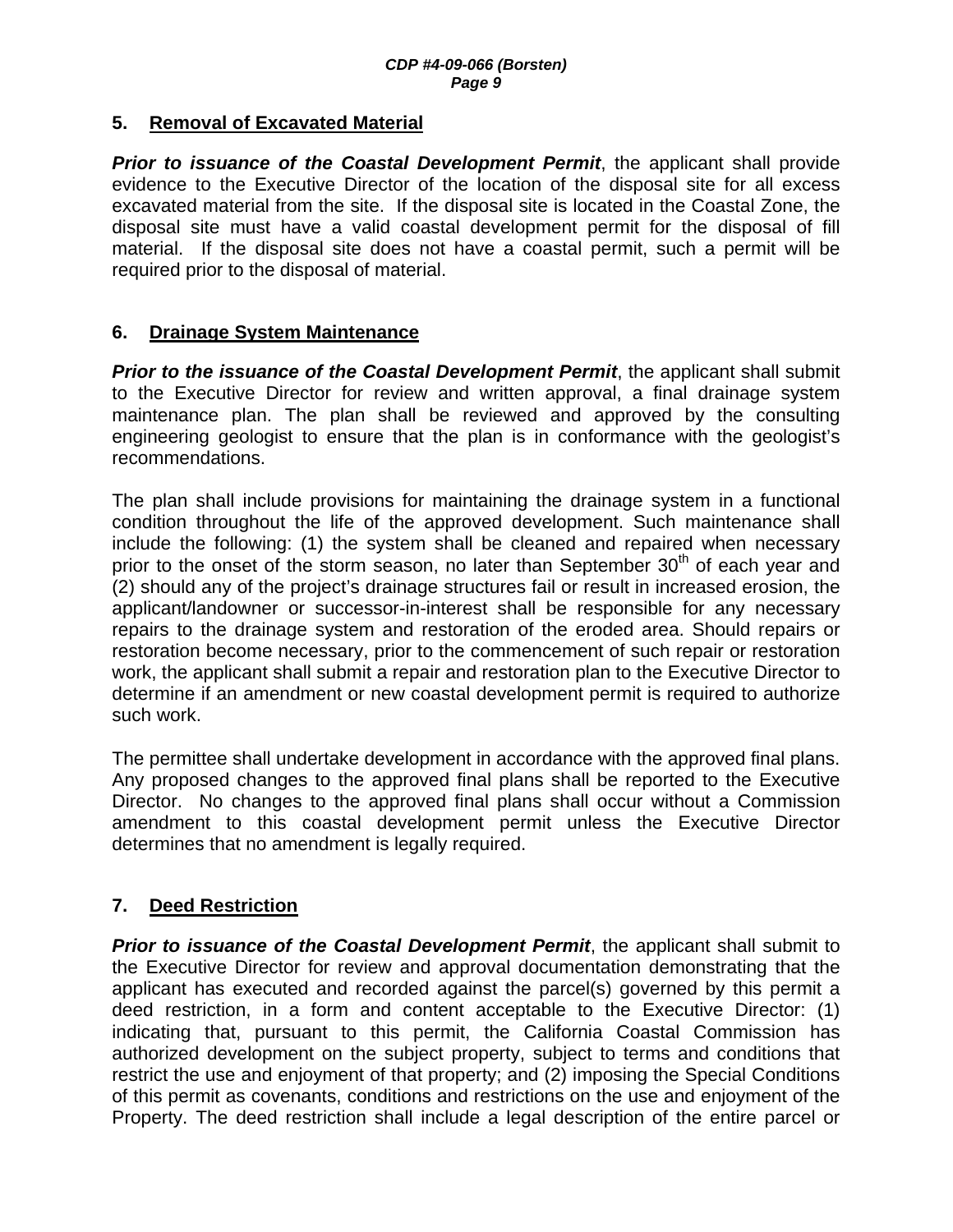parcels governed by this permit. The deed restriction shall also indicate that, in the event of an extinguishment or termination of the deed restriction for any reason, the terms and conditions of this permit shall continue to restrict the use and enjoyment of the subject property so long as either this permit or the development it authorizes, or any part, modification, or amendment thereof, remains in existence on or with respect to the subject property.

### **8. Condition Compliance**

Within 180 days of Commission action on this coastal development permit application, or within such additional time as the Executive Director may grant for good cause, the applicant shall satisfy all requirements specified in the conditions hereto that the applicant is required to satisfy prior to issuance of this permit. Failure to comply with this requirement may result in the expiration of this coastal permit approval and the institution of enforcement action under the provisions of Chapter 9 of the Coastal Act.

# **IV. FINDINGS AND DECLARATIONS**

The Commission hereby finds and declares:

## **A. PROJECT DESCRIPTION AND BACKGROUND**

The applicant proposes to repair a slope failure adjacent to an existing single-family residence by removing and recompacting approximately 1,792 cu. yds. of slide debris, including 896 cu. yds. of cut, 893 cu. yds. of fill, and 3 cu. yds. of material to be exported. The project also includes the installation of 206 linear feet of 4" diameter PVC drain pipe and 301 linear feet of 6" diameter PVC drain pipe, and a drainage dissipation device (15 sq. ft. rock rip rap and 12" x 12" concrete catch basin and grate). The existing septic system, including the tank and seepage pits, were located within the landslide area. The existing tank and seepage pits have already been abandoned and the applicant is proposing to remove them as part of this project. The applicant is requesting after-the-fact approval for installation of the replacement septic system. This septic system was installed in 2007 after the slope failure occurred and is located upslope adjacent to the residence and Corral Canyon Road. The applicant also requests after-the-fact approval of a 200 ft. long, 10 ft. wide temporary access road from Corral Canyon Road to allow for geologic testing and construction of the slope repair. The project includes the removal/revegetation of the road after completion of the construction. (Exhibits 1-6)

The proposed project site is located at 1752 Corral Canyon Road in Malibu in the Santa Monica Mountains, unincorporated Los Angeles County (APN 4461-004-018 ) (Exhibits 1-2). The subject property is 80,586 sq. ft. (approx. 1.85 acres) in size and is located directly northwest of the Malibu Bowl small lot subdivision. Solstice Canyon is located to the west and Corral Canyon is located to the east. The proposed project site is located at an elevation of approximately 1,500 feet above sea level. The property is situated on the crest and northeast flank of a northwest/southeast-trending ridge. The slope gradients within the site vary from nearly horizontal to as steep as 2:1, descending away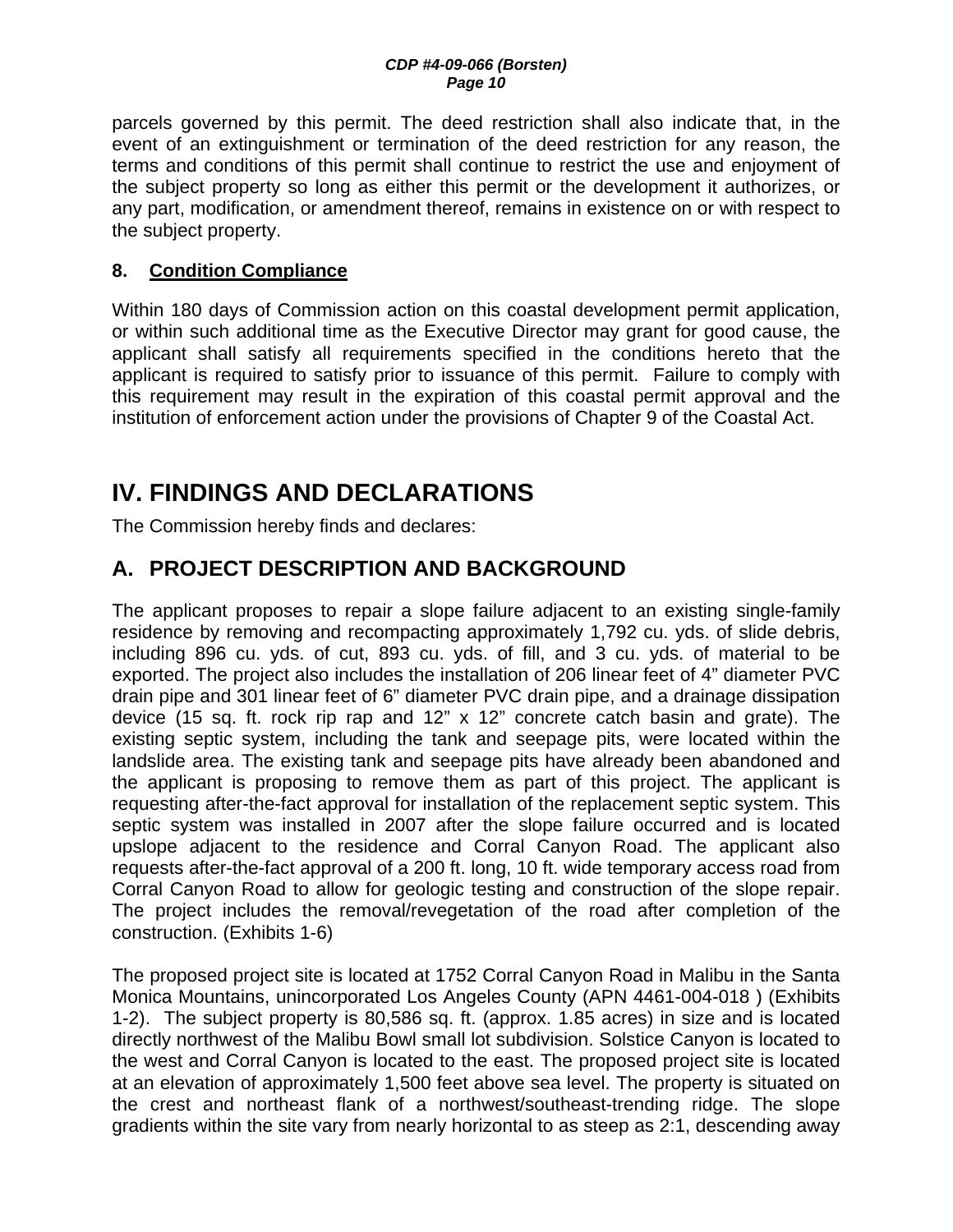from Corral Canyon Road. The recent slide area exists northwest of the existing residence.

There are no existing or mapped public trails on or adjacent to the subject property. The project site is partially visible from Corral Canyon Road and potentially from Malibu Creek State Park to the north. However, the slope repair will be conducted adjacent to the existing residence in an area previously disturbed for fuel modification. Any adverse visual impacts would be temporary in nature. Further, no alternative siting or design options exist which would require less earth disturbance or grading for the repairs and the site will be re-vegetated subsequent to remediation.

This area is not considered to be an environmentally sensitive habitat area (ESHA) due to the fact that the site has been previously disturbed by the development of a singlefamily residence, as well as the presence of roads and other development, including the Malibu Bowl small lot subdivision less than 1,000 ft. to the east of the site. Although several oak trees exist on the site, the proposed development will not be located in proximity to any oak tree protected areas. No additional fuel modification is required for the project because the development proposed is a slope repair resulting in no additional flammable materials.

## **B. PAST COMMISSION ACTION**

In 1990, the Commission approved Coastal Development Permit (CDP) No. 5-90-097 to Douglas and Alexandria Naylor for the construction of a 6,765 sq. ft., 35 ft. tall singlefamily residence, with three car garage, pool, septic system, and 1,200 cubic yards of grading on the subject site. Conditions of approval included a future development restriction and conformance with geotechnical engineering recommendations. The permit was issued and the residence has been constructed.

# **C. HAZARDS AND GEOLOGIC STABILITY**

Section **30253** of the Coastal Act states, in pertinent part, that new development shall:

(1) Minimize risks to life and property in areas of high geologic, flood, and fire hazard.

(2) Assure stability and structural integrity, and neither create nor contribute significantly to erosion, instability, or destruction of the site or surrounding area or in any way require the construction of protective devices that would substantially alter natural landforms along bluffs and cliffs.

Section 30253 of the Coastal Act mandates that new development be sited and designed to provide geologic stability and structural integrity, and minimize risks to life and property in areas of high geologic, flood, and fire hazard. The proposed development is located in the Malibu/Santa Monica Mountains area, an area historically subject to significant natural hazards including, but not limited to, landslides, erosion, flooding and wild fire. The applicant has submitted an Engineering Geologic Study prepared by Mountain Geology, Inc., dated February 11, 2008, and an Engineering Geologic Memorandum prepared by Mountain Geology, Inc., dated January 15, 2009.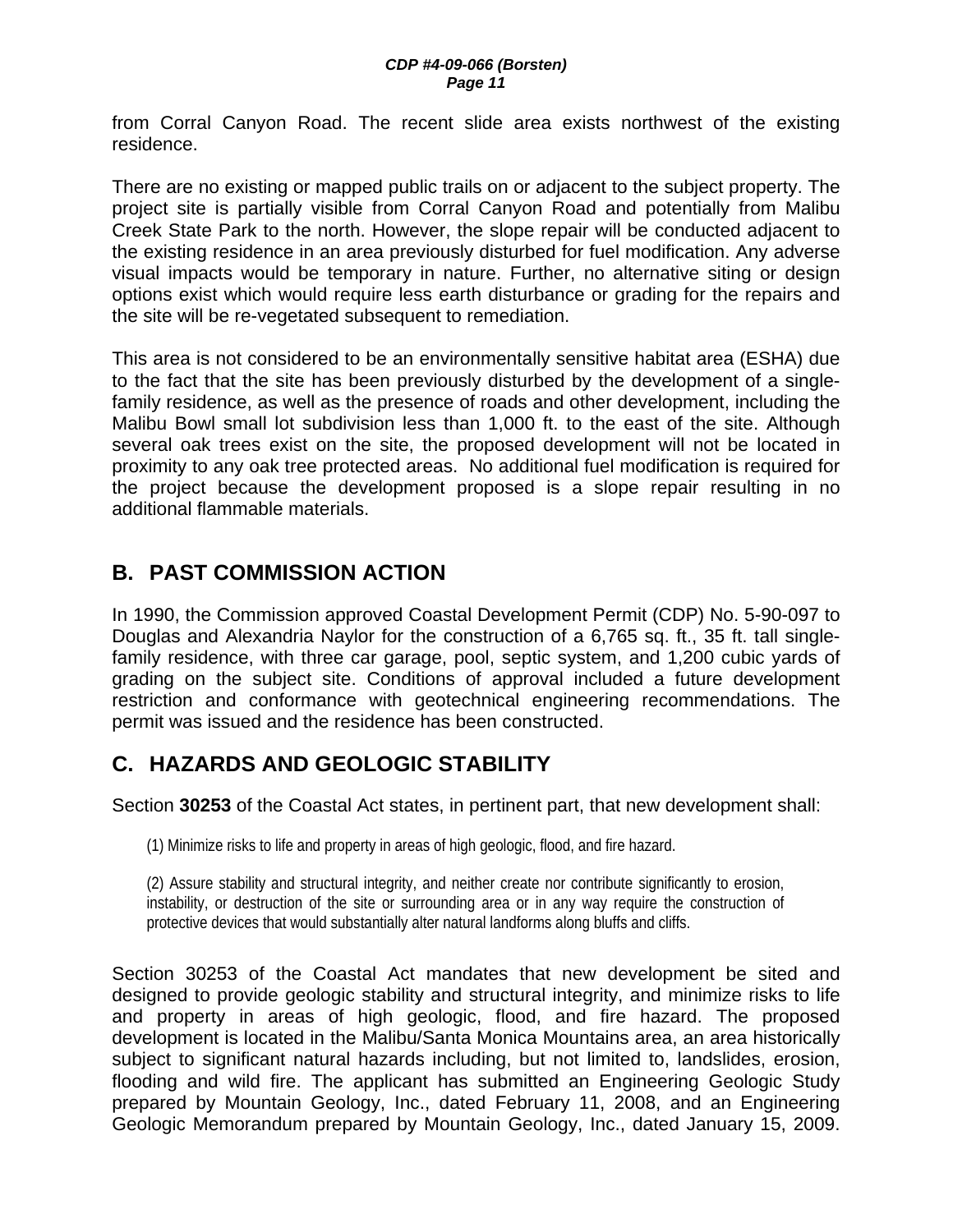The reports evaluate the nature of the landslide debris, the limits of the slide area, the cause of the slide, and present alternative methods of slope repair.

According to the geology reports, slope drainage within the site is by sheet flow runoff directed toward the northeast and offsite via the existing contours. Roof drainage is controlled via rain gutters and downspouts which are connected to the pad drainage system on site. Driveway and yard drainage is collected via area drains which collect and transfer runoff to the north-east facing slope located below the building pad and residence. Based on site observations by Mountain Geology, Inc., it appears that the pad area, located in the existing headscarp area of the landslide, was a topographic low point of the pad and lacked area drain inlets. The reports conclude that the mapped landslide involved the downslope failure of a portion of the underlying fill which was placed during the original construction of the building pad for the existing single-family residence. The fill present in the landslide area most likely became saturated due to prolonged and above-average rainfall in early 2005 due to poor drainage conditions on the site.

The geologic consultants have determined that it is necessary to repair the slope failure in order to protect the structural integrity of the existing residence which is immediately upslope of the failure area. The geologic consultants have evaluated several alternatives for remedial slope repair and drainage systems, including the option currently proposed to restore the pre-existing grade of the hillside with a compacted stabilization fill slope extended across the entire slope impacted by sliding and directing drainage away from the top of the slope. The project includes the removal of the slide debris, construction of a key way at the bottom of the slope, keying the reconstructed slope into competent material below the slide plane, and placement of compacted fill to rebuild the slope profile. The geologic and geotechnical engineering consultants have recommended the drainage devices proposed as part of the remedial slope repair. The proposed slope repair project includes the installation of 206 linear feet of 4" diameter PVC drain pipe, 301 linear feet of 6" diameter PVC drain pipe, and a drainage dissipation device (15 sq. ft. rock rip rap and 12" x 12" concrete catch basin and grate). (Exhibit 4)

The geologic and geotechnical report contains several recommendations to be incorporated into project construction, including grading and earthwork, settlement, excavation, erosion control, drainage and maintenance, and reviews to ensure the stability and geologic safety of the proposed project site. To ensure that the recommendations of the consultants have been incorporated into all proposed development the Commission, as specified in **Special Condition One (1)**, requires the applicant to comply with and incorporate the recommendations contained in the submitted geologic report into all final design and construction, and to obtain the approval of the geotechnical consultants prior to commencement of construction. Final plans approved by the consultants shall be in substantial conformance with the plans approved by the Commission. Any substantial changes to the proposed development, as approved by the Commission, which may be recommended by the consultant, shall require an amendment to the permit or a new coastal development permit.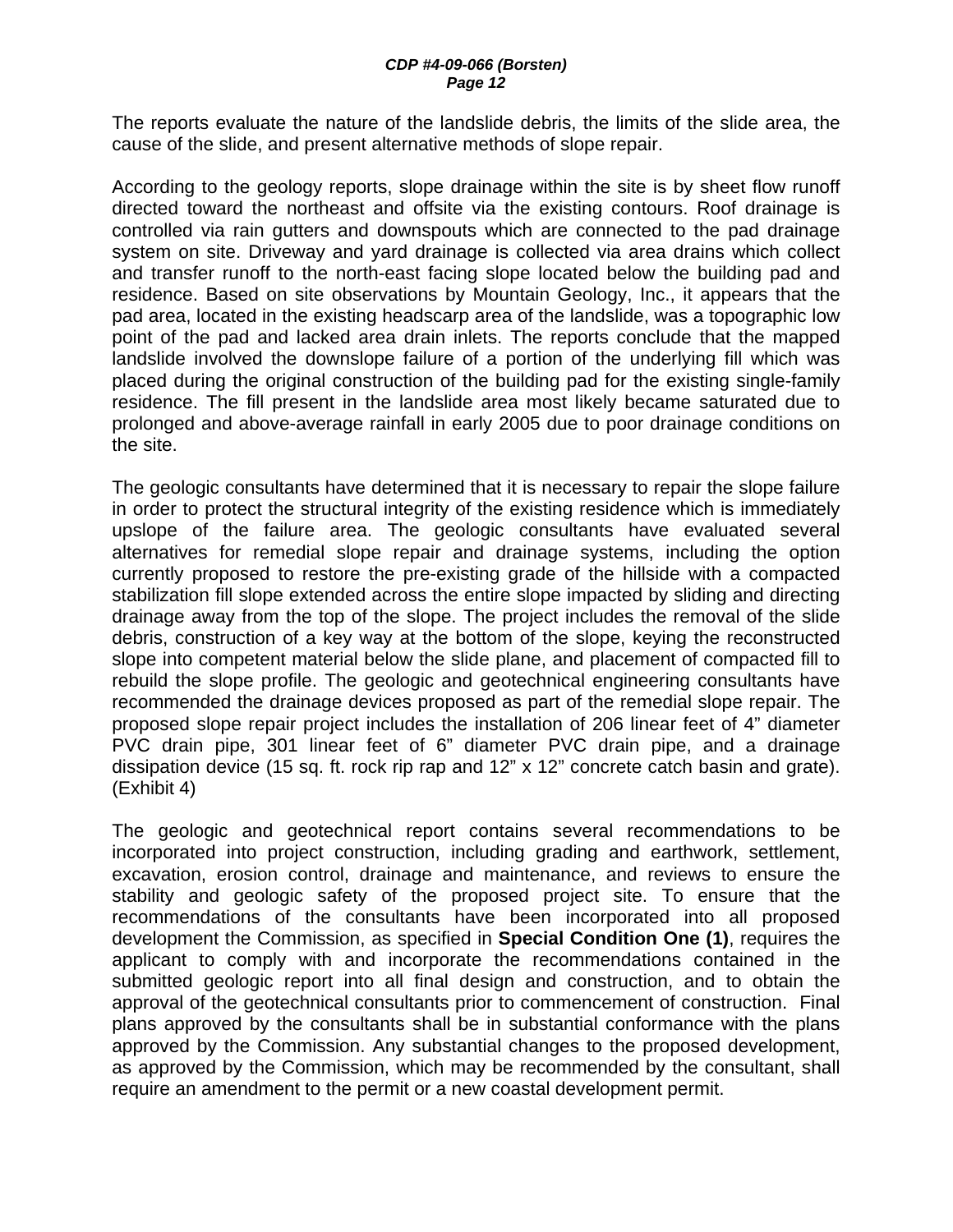The Commission finds that controlling and diverting run-off in a non-erosive manner away from the existing slope will also add to the geologic stability of the project site. The applicant is proposing to install drainage pipes as part of the slope repair. However, the applicant has not submitted plans for maintenance and repair of the proposed drainage devices. Therefore, in order to minimize erosion and ensure stability of the project site, and to ensure that adequate drainage and erosion control is included in the proposed development, the Commission requires the applicant to submit drainage system maintenance plans, as specified in **Special Condition Seven (7)**. Finally, in order to ensure that erosion is minimized during construction of the slope repair and installation of the drainage system, the Commission finds it necessary to require the applicants to prepare and implement erosion control plans and comply with construction responsibilities, as detailed in **Special Condition Three (3)**.

Further, the Commission finds that landscaping and vegetation of graded and disturbed areas on the subject site, including the reconstructed slope and the temporary road, will serve to stabilize disturbed soils, reduce erosion and thus enhance and maintain the geologic stability of the site. Therefore, **Special Condition Four (4)** requires the applicant to submit and implement landscaping plans for the portions of the project site that are disturbed as a result of this project. **Special Condition Four (4)** also requires the applicant to utilize and maintain native and non-invasive plant species compatible with the surrounding area for landscaping of the project site.

Invasive and non-native plant species are generally characterized as having a shallow root structure in comparison with their high surface/foliage weight. The Commission notes that non-native and invasive plant species with high surface/foliage weight and shallow root structures do not serve to stabilize slopes and that such vegetation results in potential adverse effects to the stability of the project site. Native species, alternatively, tend to have a deeper root structure than non-native and invasive species, and once established aid in preventing erosion. Therefore, the Commission finds that in order to ensure site stability, all slopes and disturbed and graded areas of the site shall be landscaped with appropriate native plant species, as specified in **Special Condition Four (4)**.

Due to the fact that the proposed project is located in an area subject to an extraordinary potential for damage or destruction from erosion and landslides, the Commission can only approve the project if the applicant assumes the liability from these associated risks. Through **Special Condition Two (2)**, assumption of risk, the applicants acknowledge the nature of the landslide and erosion hazard which may exist on the site and which may affect the safety of the proposed development. Moreover, through acceptance of **Special Condition Two (2)**, the applicants also agree to indemnify the Commission, its officers, agents and employees against any and all expenses or liability arising out of the acquisition, design, construction, operation, maintenance, existence, or failure of the permitted project. Finally, the Commission requires the applicant to record a deed restriction **Special Condition Seven (7)** that imposes the terms and conditions of this permit as restrictions on use and enjoyment of the property and provides any prospective purchaser of the site with recorded notice that the restrictions are imposed on the subject property.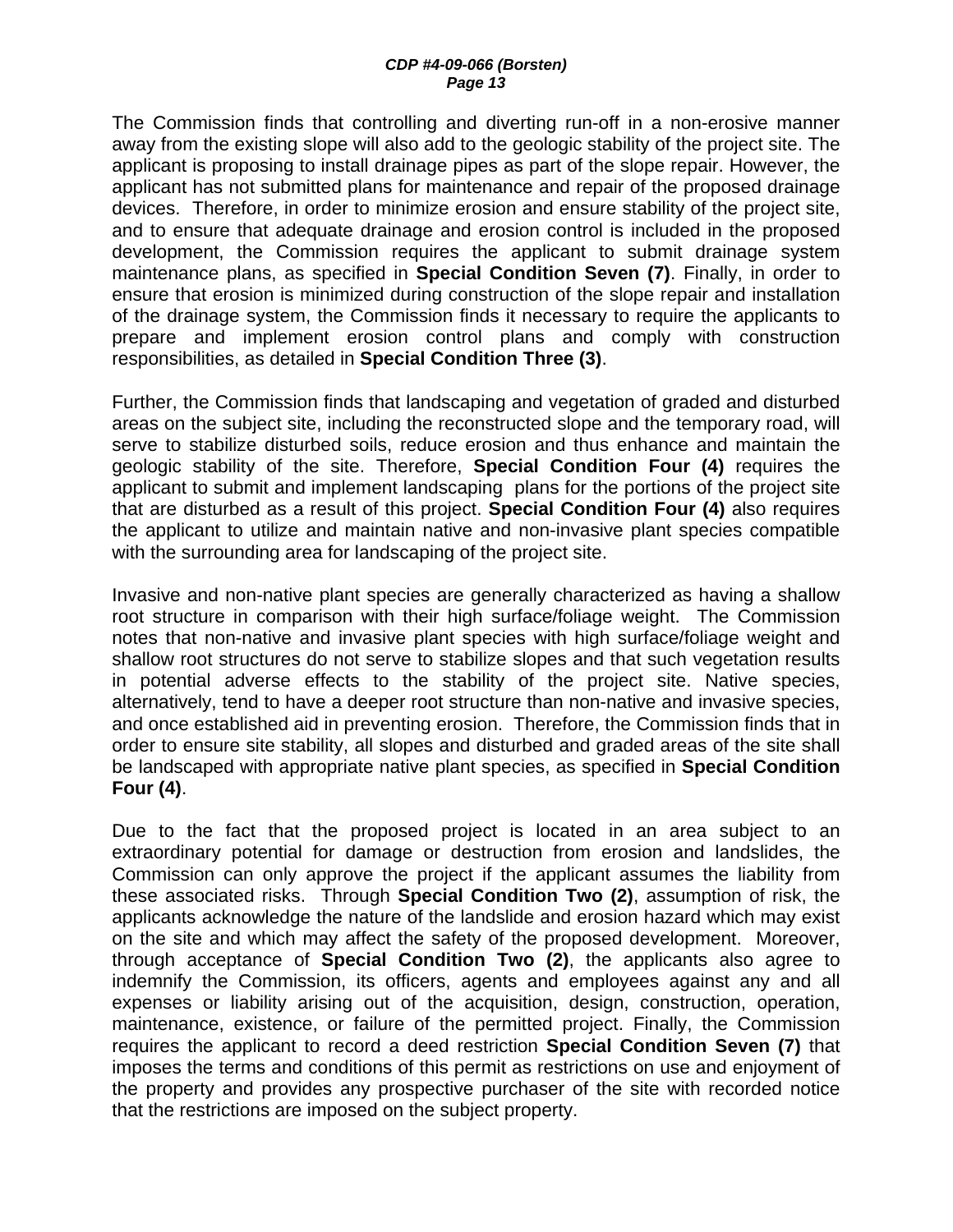For the reasons set forth above, the Commission finds that, as conditioned, the proposed project is consistent with §30253 of the Coastal Act.

## **D. WATER QUALITY**

Section **30231** of the Coastal Act states that:

The biological productivity and the quality of coastal waters, streams, wetlands, estuaries, and lakes appropriate to maintain optimum populations of marine organisms and for the protection of human health shall be maintained and, where feasible, restored through, among other means, minimizing adverse effects of waste water discharges and entrainment, controlling runoff, preventing depletion of ground water supplies and substantial interference with surface water flow, encouraging waste water reclamation, maintaining natural vegetation buffer areas that protect riparian habitats, minimizing alteration of natural streams.

The Commission recognizes that new development in the Santa Monica Mountains has the potential to adversely impact coastal water quality and aquatic resources because changes such as the removal of native vegetation, the increase in impervious surfaces, and the introduction of new residential uses cause increases in runoff, erosion, and sedimentation, reductions in groundwater recharge, and the introduction of pollutants such as petroleum, cleaning products, pesticides, and other pollutants, as well as effluent from septic systems.

The proposed slope repair may temporarily result in impacts to water quality due to erosion during the removal and recompaction phase. Additionally, the temporary road would result in increased erosion if it is not revegetated at the completion of construction. Therefore, in order to minimize the potential for such adverse impacts to water quality and aquatic resources resulting from runoff both during construction and in the post-development stage, the Commission requires the incorporation of Best Management Practices designed to control the volume, velocity and pollutant load of stormwater and dry weather flows leaving the developed site, including: 1) site design, source control and/or treatment control measures; 2) implementing erosion sediment control measures during construction and post construction; and 3) revegetating all graded and disturbed areas with primarily native landscaping. The applicant is proposing to install drainage pipes as part of the slope repair. However, the applicant has not submitted plans for maintenance and repair of the proposed drainage devices. Therefore, in order to minimize erosion, and to ensure that adequate drainage and erosion control is included in the proposed development, the Commission requires the applicant to submit drainage system maintenance plans

Additionally, the applicant's geologic consultants have concluded that the site is suitable for the septic system and that there would be no adverse impact to the site or surrounding areas from the use of a septic system. The County of Los Angeles Environmental Health Department has given approval of the replacement septic system, indicating that it meets the plumbing code requirements. The Commission has found that conformance with the provisions of the plumbing code is protective of water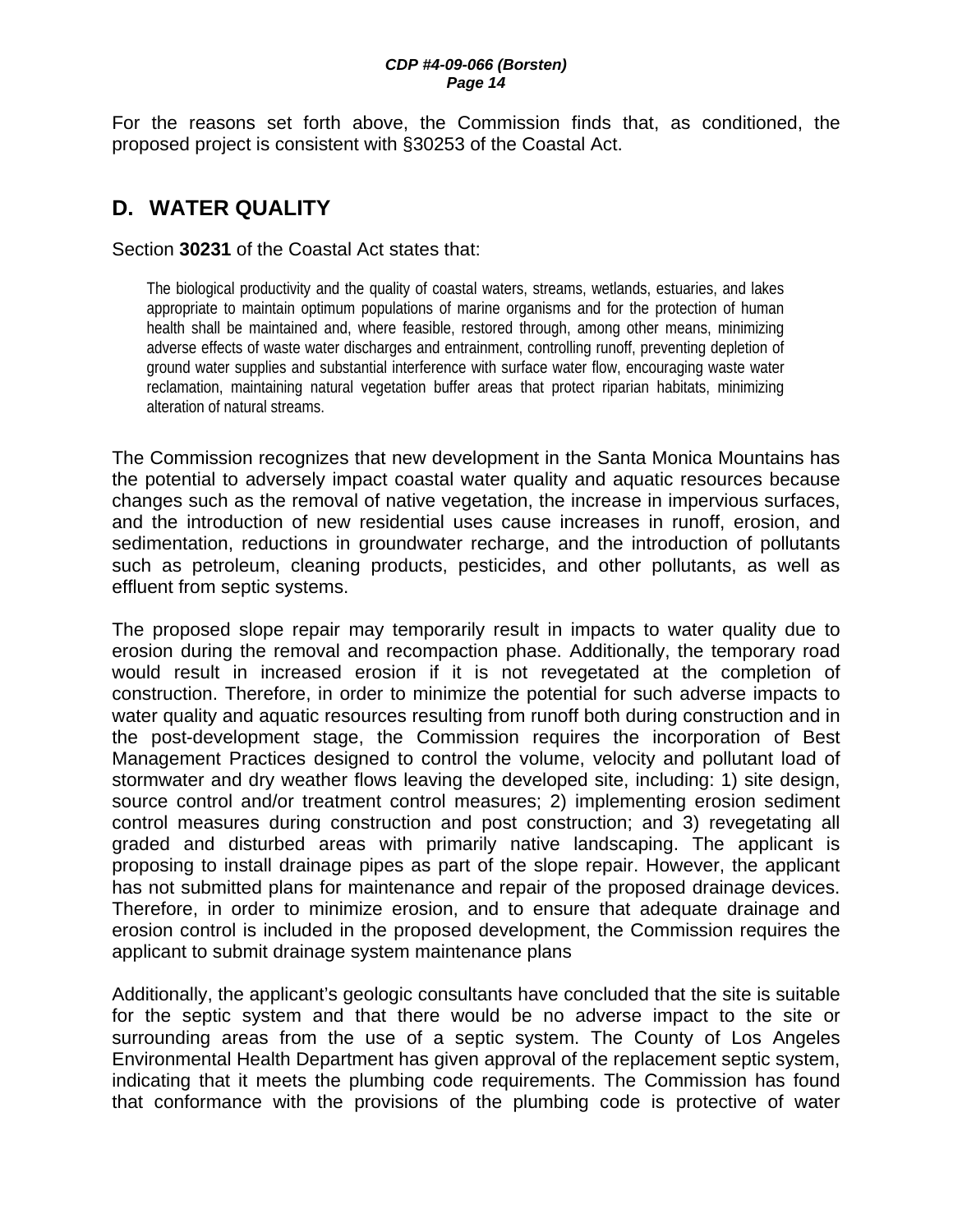resources.

The following special conditions are required, as determined in the findings above, to assure the project's consistency with Section 30231 of the Coastal Act:

**Special Condition 3:** Interim Erosion Control Plans and Construction **Responsibilities Special Condition 4:** Landscaping and Fuel Modification Plans **Special Condition 6:** Drainage System Maintenance **Special Condition 7: Deed Restriction** 

Therefore, the Commission finds that the proposed project, as conditioned, is consistent with Section 30231 of the Coastal Act.

## **E. UNPERMITTED DEVELOPMENT**

Development has occurred on the subject site without the required coastal development permit. The unpermitted development includes (1) the construction of a 200 ft. long, 10 ft. wide temporary access roadway around the existing single-family residence and (2) installation of a replacement septic system. (Exhibits 3-5) This application includes the request for after-the-fact approval for the above referenced unpermitted development in association with the proposed slope repair application. No evidence could be found that the access road or new septic system received a coastal permit from this Commission.

In order to ensure that the unpermitted development component of this application is resolved in a timely manner, the Commission finds it necessary to require the applicant to fulfill all of the Special Conditions that are a prerequisite to the issuance of this permit, within 180 days of Commission action. The following special condition is required to assure the project's consistency with all applicable Chapter 3 policies of the Coastal Act:

### **Special Condition 8**. Condition Compliance

Although development has taken place prior to submission of this permit application, consideration of the application by the Commission has been based solely upon the Chapter 3 policies of the Coastal Act. Approval of this permit does not constitute a waiver of any legal action with regard to any alleged violations nor does it constitute an admission as to the legality of any development undertaken on the subject site without a coastal permit. The Commission's enforcement division may evaluate further actions to address this matter.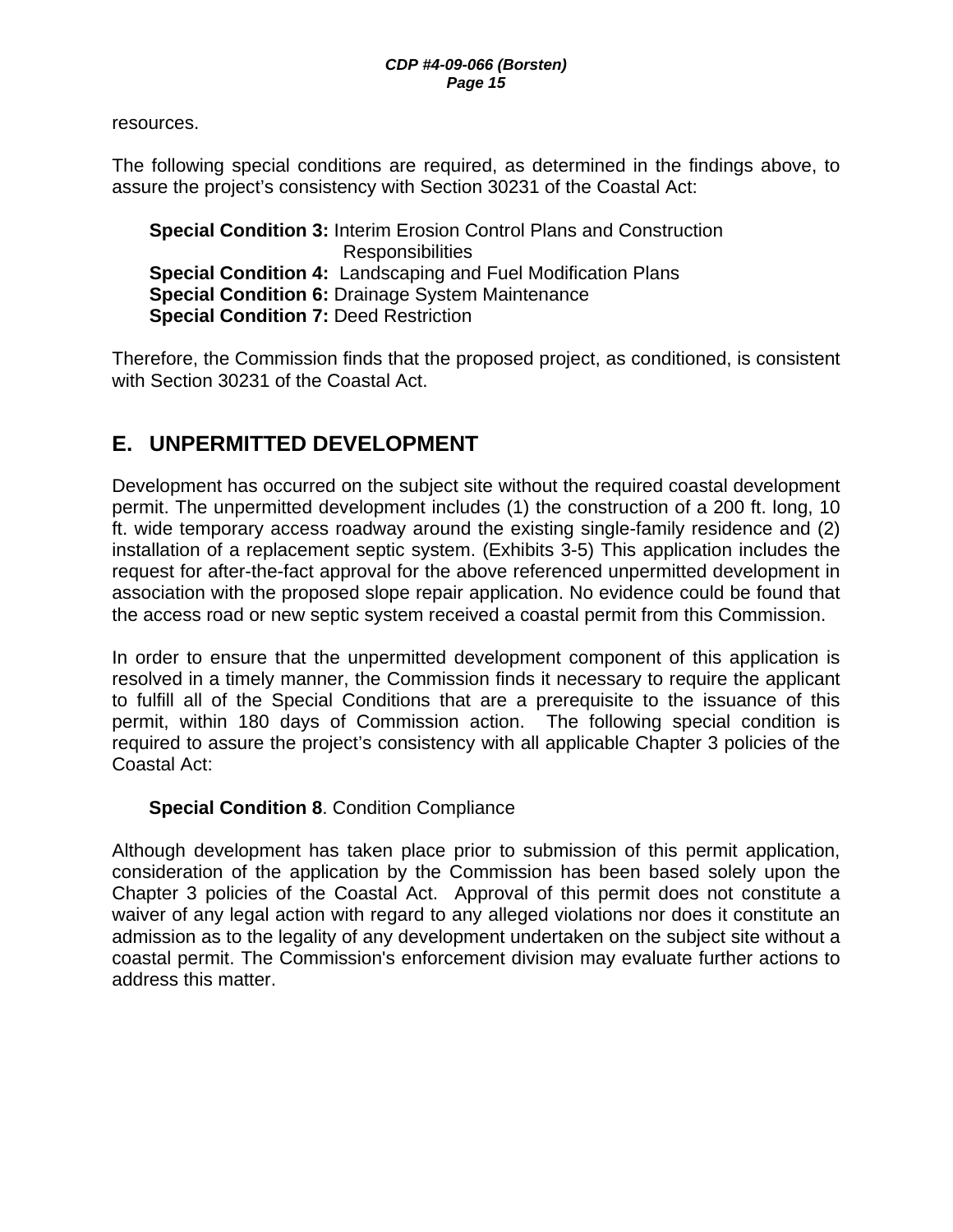## **F. LOCAL COASTAL PROGRAM (LCP) PREPARATION**

#### Section **30604(a)** of the Coastal Act states that:

a) Prior to certification of the local coastal program, a coastal development permit shall be issued if the issuing agency, or the commission on appeal, finds that the proposed development is in conformity with the provisions of Chapter 3 (commencing with Section 30200) of this division and that the permitted development will not prejudice the ability of the local government to prepare a local coastal program that is in conformity with the provisions of Chapter 3 (commencing with Section 30200).

Section 30604(a) of the Coastal Act provides that the Commission shall issue a Coastal Development Permit only if the project will not prejudice the ability of the local government having jurisdiction to prepare a Local Coastal Program, which conforms to Chapter 3 policies of the Coastal Act. The preceding sections provide findings that the proposed projects will be in conformity with the provisions of Chapter 3 if certain conditions are incorporated into the projects and are accepted by the applicant. As conditioned, the proposed development will avoid or minimize adverse impacts and is found to be consistent with the applicable policies contained in Chapter 3. The following special conditions are required to assure the project's consistency with Section 30604 of the Coastal Act:

#### **Special Conditions 1** through **8**

Therefore, the Commission finds that approval of the proposed development, as conditioned, will not prejudice the County of Los Angeles' ability to prepare a Local Coastal Program for this area which is also consistent with the policies of Chapter 3 of the Coastal Act, as required by Section 30604(a).

## **G. CALIFORNIA ENVIRONMENTAL QUALITY ACT**

Section 13096(a) of the Commission's administrative regulations requires Commission approval of a Coastal Development Permit application to be supported by a finding showing the application, as conditioned by any conditions of approval, to be consistent with any applicable requirements of the California Environmental Quality Act (CEQA). Section 21080.5(d)(2)(A) of CEQA prohibits a proposed development from being approved if there are feasible alternatives or feasible mitigation measures available which would substantially lessen any significant adverse effect that the activity may have on the environment.

The Commission incorporates its findings on Coastal Act consistency at this point as if set forth in full. These findings address and respond to all public comments regarding potential significant adverse environmental effects of the project that were received prior to preparation of the staff report. As discussed above, the proposed development, as conditioned, is consistent with the policies of the Coastal Act. Feasible mitigation measures, which will minimize all adverse environmental effects, have been required as special conditions. The following special conditions are required to assure the project's consistency with Section 13096 of the California Code of Regulations: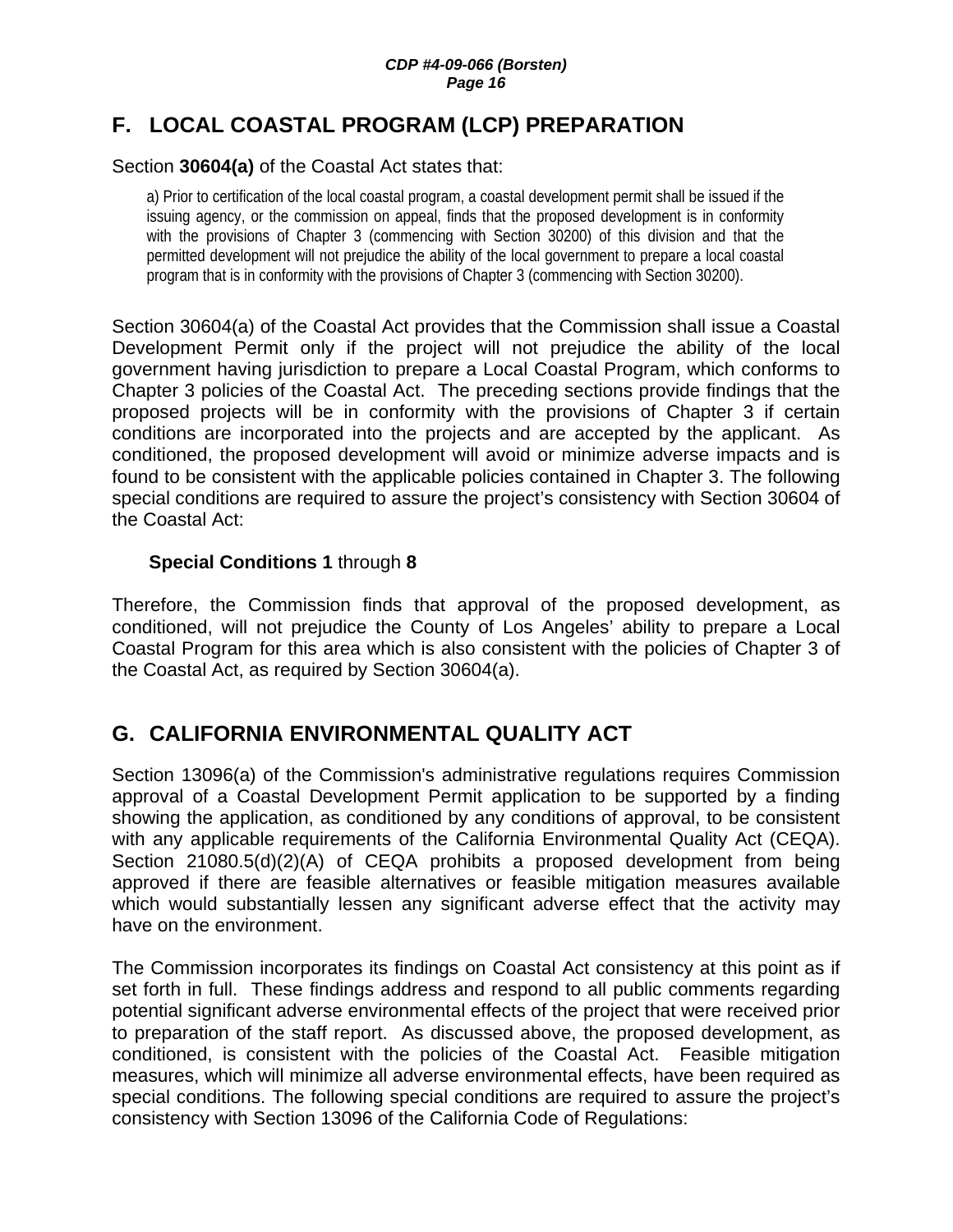#### **Special Conditions 1** through **8**

As conditioned, there are no feasible alternatives or feasible mitigation measures available, beyond those required, which would substantially lessen any significant adverse impact that the activity may have on the environment. Therefore, the Commission finds that the proposed project, as conditioned to mitigate the identified impacts, can be found to be consistent with the requirements of the Coastal Act to conform to CEQA.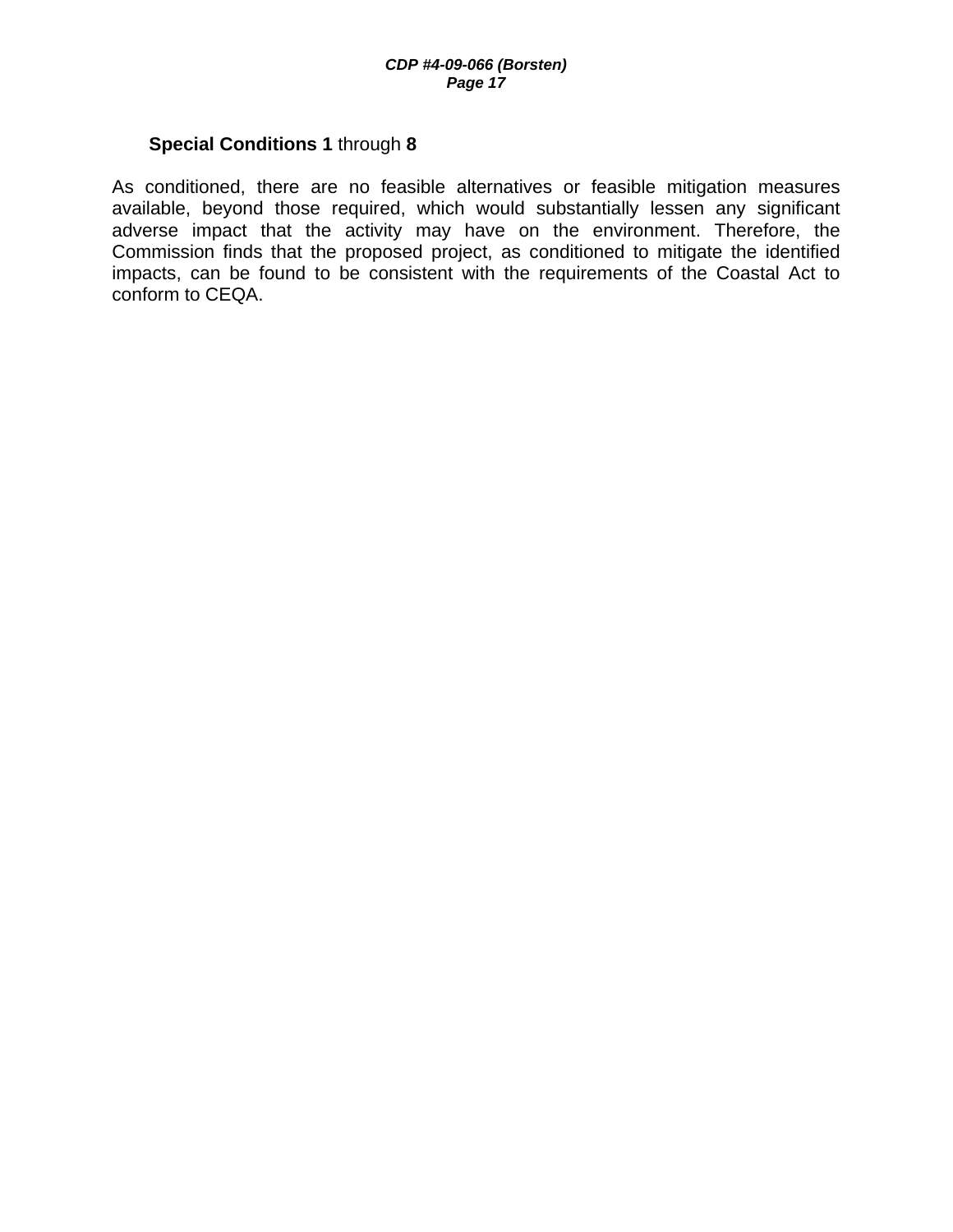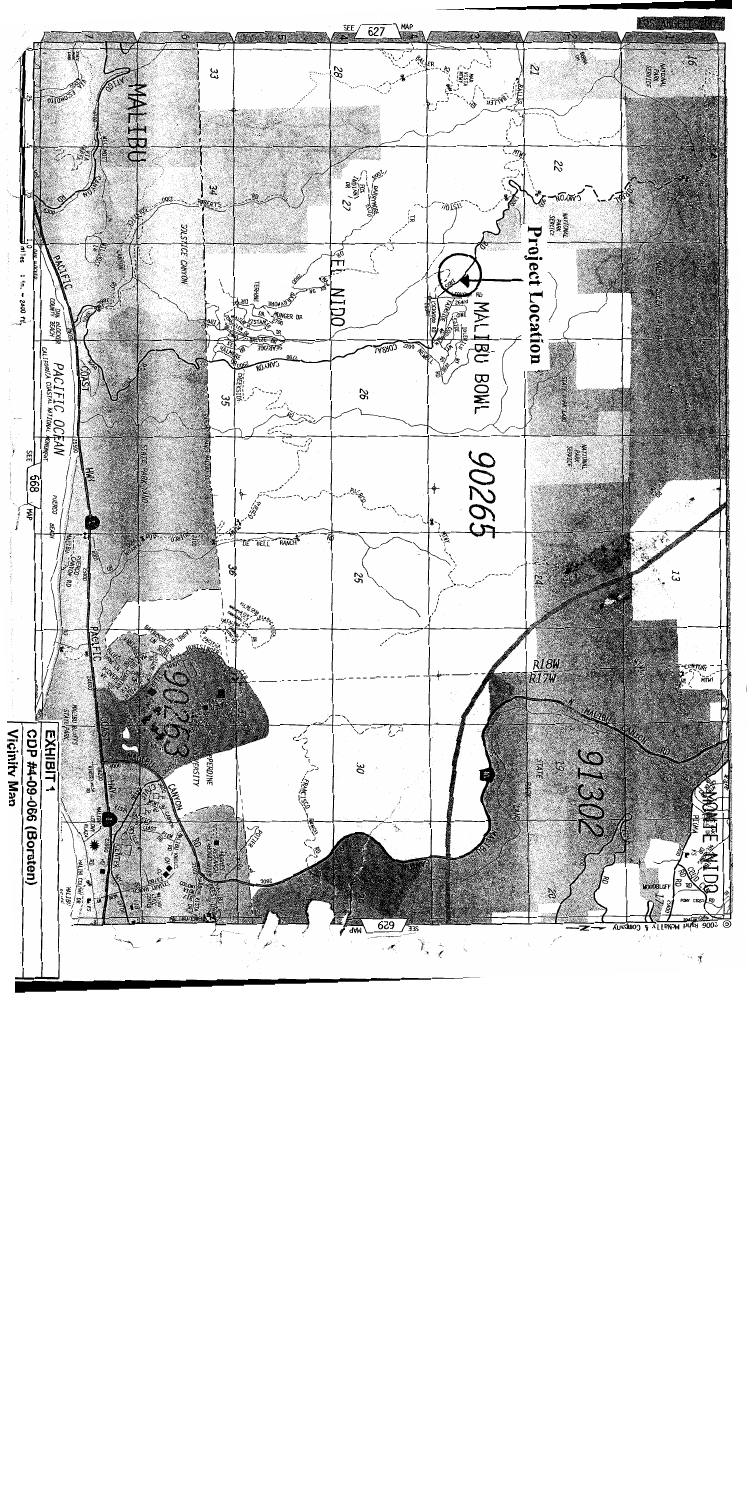

Parcel Map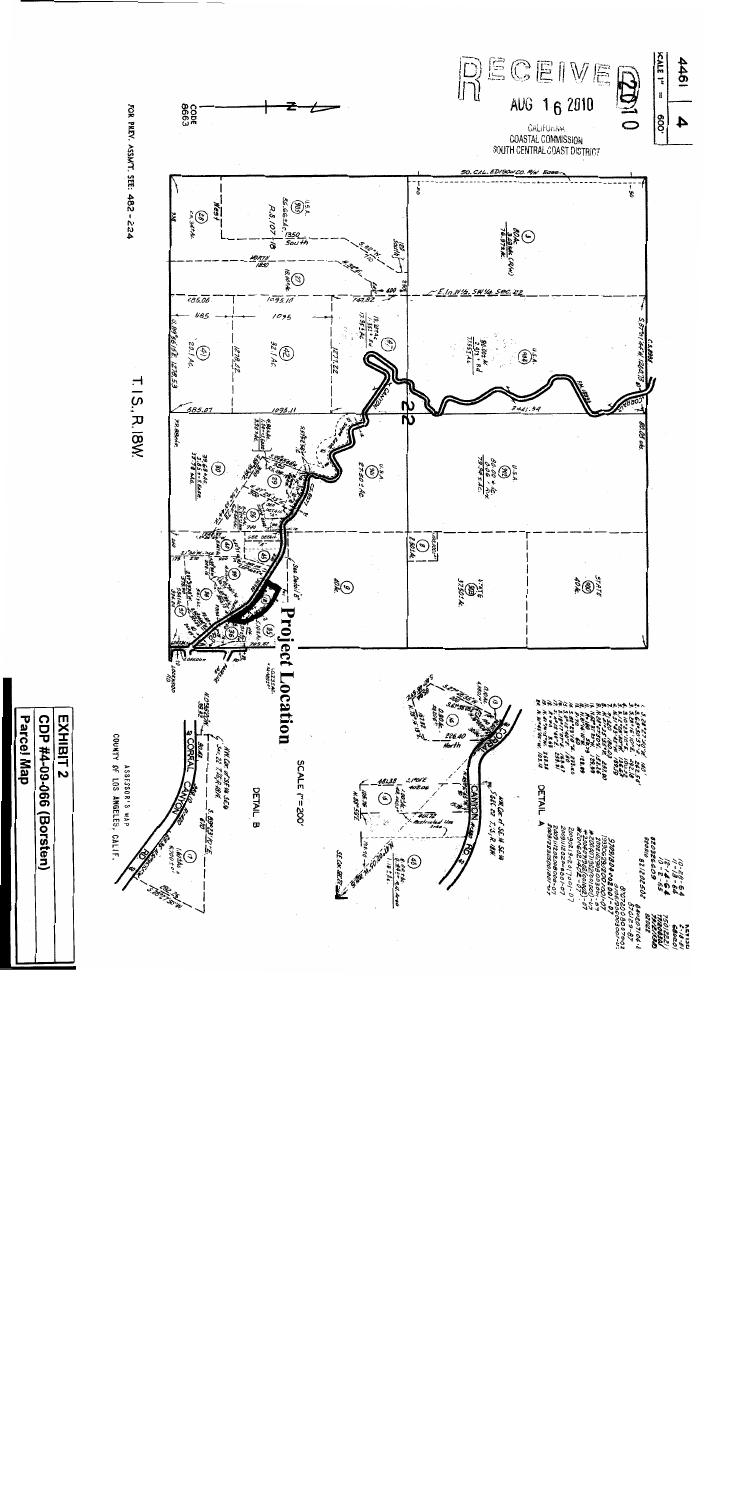

Site Plan/Grading Plan CDP #4-09-066 (Borsten)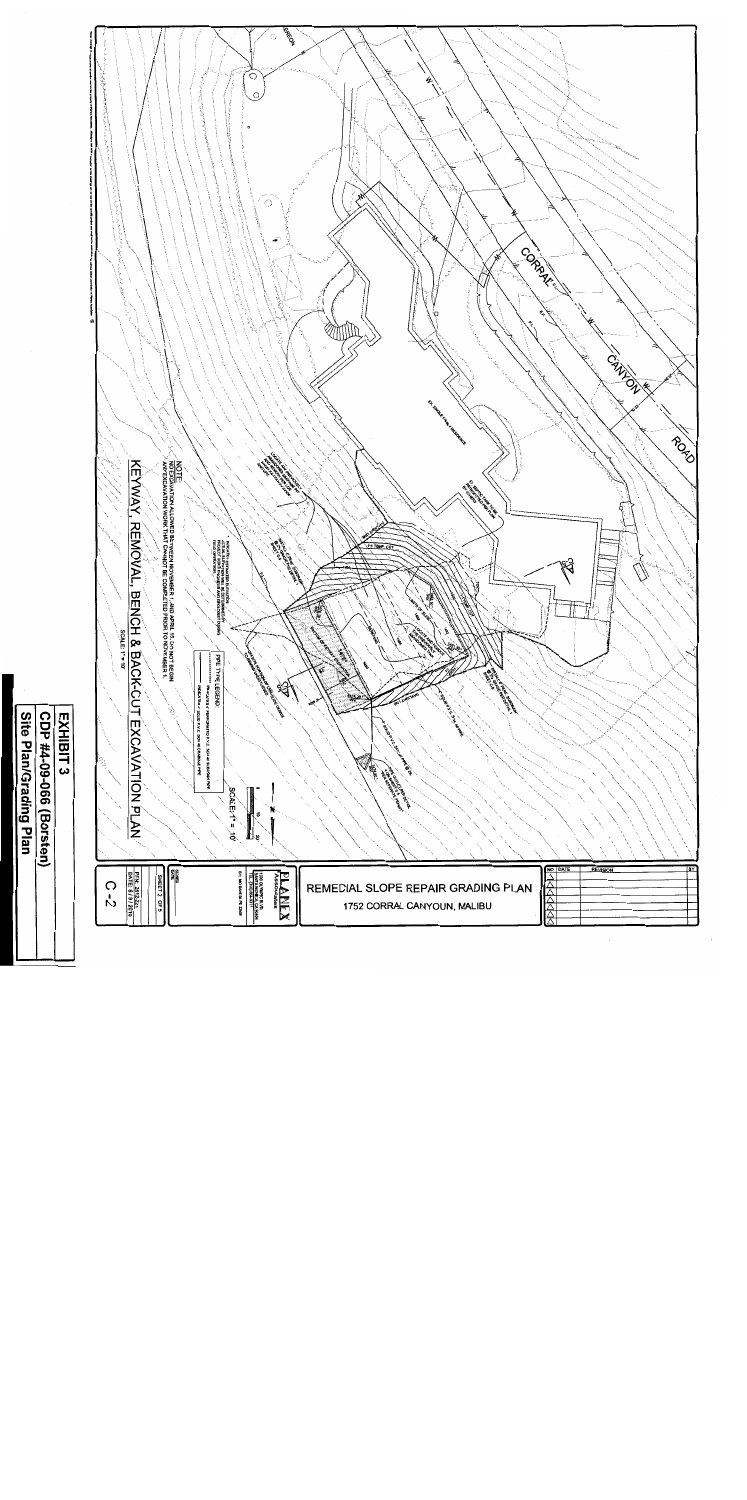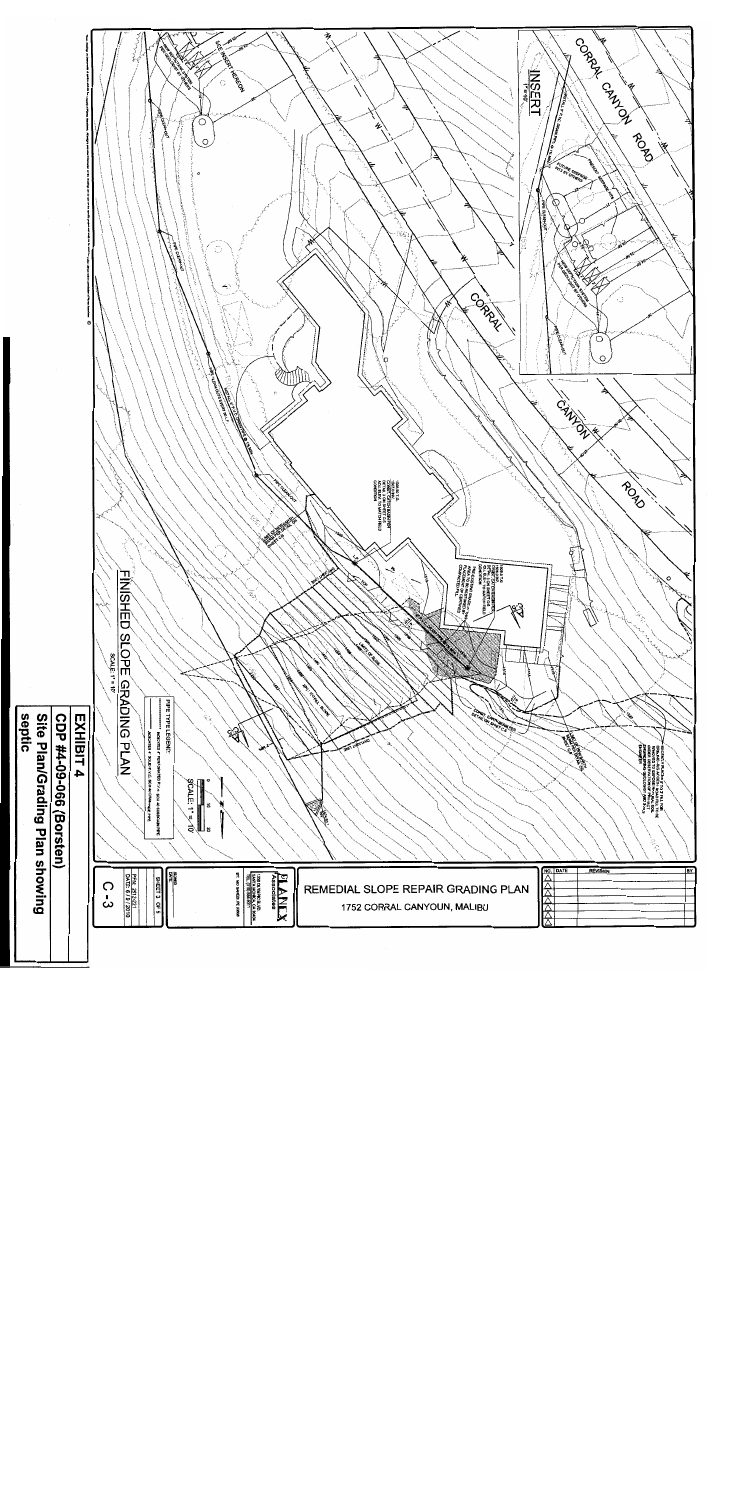

Temporary Access Road Plan